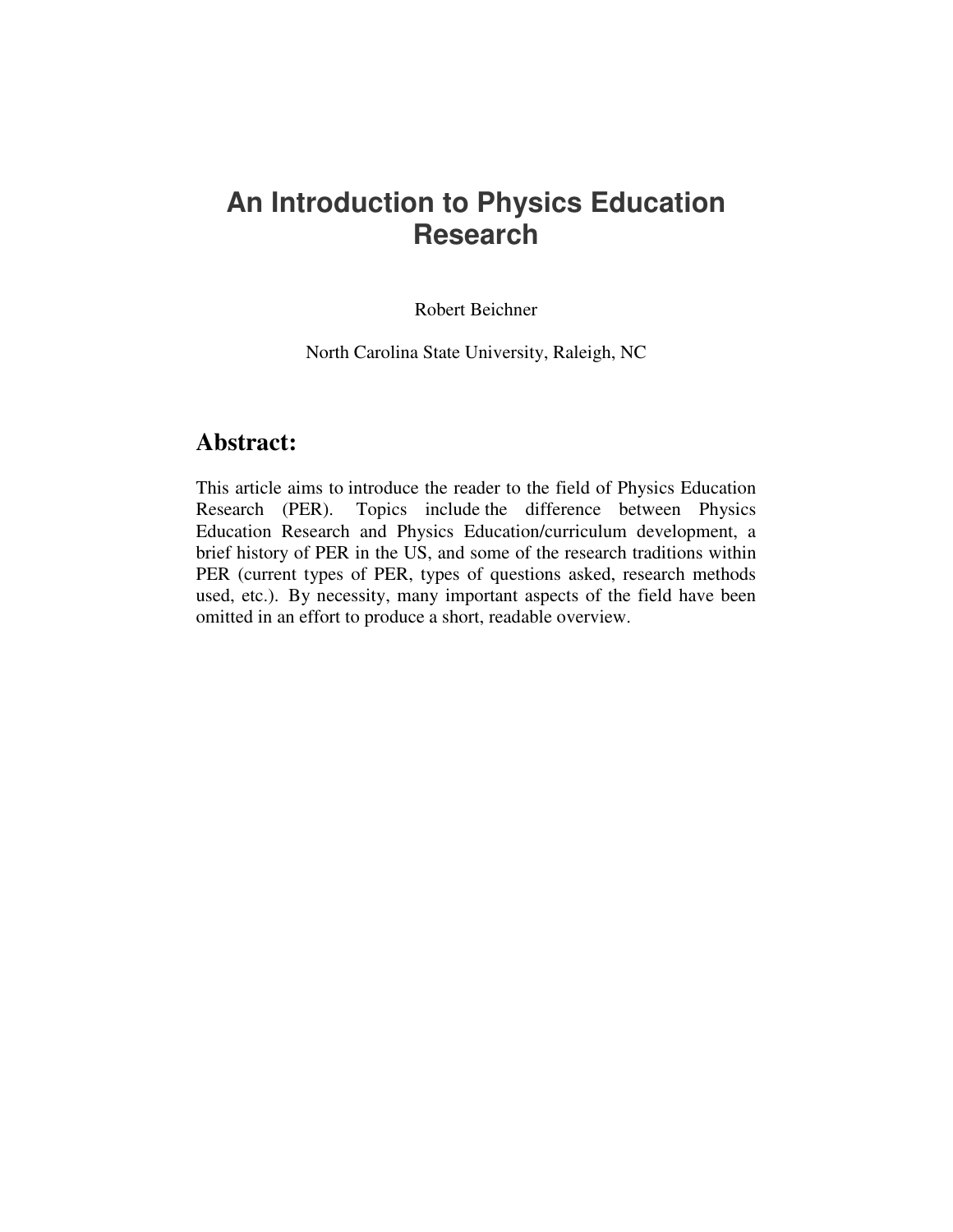"**Teaching, I say, is an art, and not a science."** Floyd K. Richtmyer's statement, appearing in the very first article in the premier issue of the *American Journal of Physics*, accurately represented the prevailing mindset in 1933, as well as a common belief today. Richtmyer further states, "Probably everyone would agree with this statement and perhaps it is therefore unnecessary to make it, except as a starting point for the discussion."<sup>1</sup>

Part of what Richtmyer said is absolutely correct…the statement *is* an excellent starting point for a discussion! In all fairness, when he wrote his article there was not a large research base dealing with the teaching and learning of physics. The collection in which this article appears, and indeed decades of education research literature, attests to the fact that a different situation exists today.

Of course, people have long been concerned about education. In 1893 J. M. Rice reported<sup>2</sup> on a children's lesson in geometric shapes where student after student stood and recited the name of a shape and its characteristics. He noted, "In no single exercise is a child permitted to think. He is told just what to say, and he is drilled not only in what to say, but also in the manner in which he must say it" (pg. 38). This is reminiscent of Richard Feynman's visit to a Brazilian school, where he describes 3 a strikingly similar situation. Numerous reports like *A Nation at*  $Risk<sup>4</sup>$  or the more recent *Rising Above the Gathering Storm*<sup>5</sup> attest that we are a long way from providing the best possible education to our nation's citizens. Nonetheless, we are making progress toward approaching education in a scholarly manner. Len Jossem, who has supported PER for decades, notes that "…Research in Physics Education did not spring, like Athena, the goddess of wisdom, full grown from the head of Zeus. Its successes grew out of the work of previous generations, the development of instructional media including video and computer related applications and materials, the recognition of the importance to physics education research, as to physics itself, of a balance between theory and experiment, and, in my view, the very important development of effective *quantitative measurement instruments*. [italics in original]" 6

Major strides are being made. Instructional reforms are being instituted that attest to the fact that scientific tools and methods can and should be used to improve teaching and learning. Implementation of research-based reforms has resulted in significant learning gains, plummeting failure rates, and more success in later courses. (For just one example—that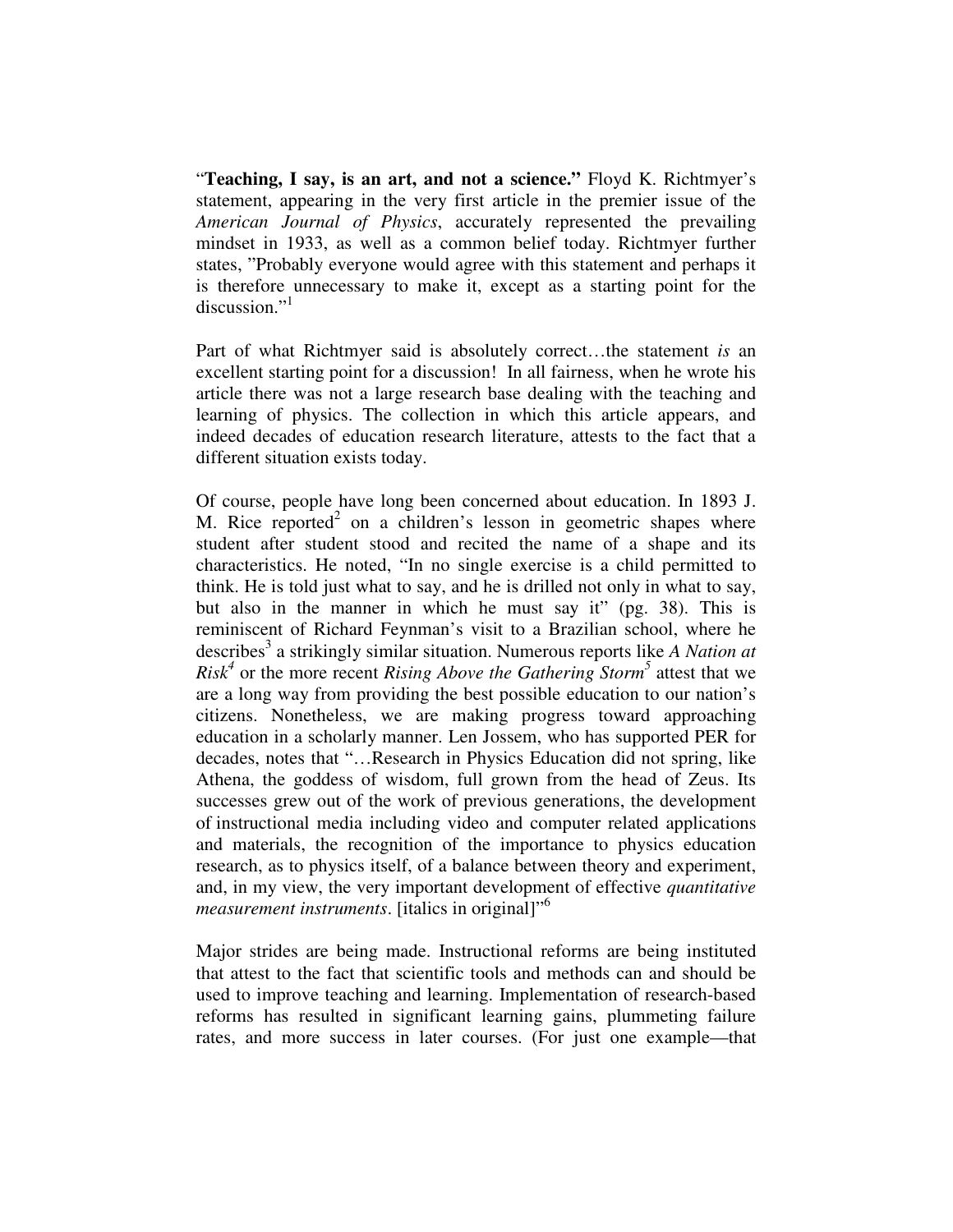happens to be very familiar to me—review the outcomes of the SCALE-UP project.<sup>7</sup> Further findings will be discussed throughout this collection.) Since Richtmyer's time, the Physics Education Research (PER) community has flourished, attesting to a very different situation today: while some may yet agree with Richtmyer, the tide is indeed turning.

# **1. Who are Physics Education Researchers?**

Physics Education Research has become recognized as a legitimate research subfield of physics only recently. Not too long ago, one could easily pick out physics faculty who did not conduct research. You would just open Barron's or Peterson's phonebook-like guide to graduate programs, turn to your favorite department's page, and see who was listed as "Physics Education." Those would be the faculty who focused exclusively on teaching. Today it is more difficult to make this distinction. Many departments have faculty who are conducting rigorous research on how students learn our subject. They are physicists who treat education as a topic worthy of scientific study.

Nonetheless, there is still confusion about this subfield of physics. Perhaps we should adapt the graduate program guide approach and explain what PER is not. Physics education research is not just curriculum development or instructional design. It is not merely a service enterprise for teachers, although its findings can certainly be put to good use by them. Instead, PER is focused inquiry into what happens as students struggle to grasp and use the concepts of physics. Obviously there are limitations to discerning a person's thoughts, but repeated patterns of responses (either in a single student or across many students at different times and places) can lead us to generate theories that explain other situations and, in some cases, have predictive power. This would be considered "basic" PER, in the sense that it is fundamental or foundational research. There is also "applied" PER where the researcher uses results from basic PER to modify instruction, examine the educational efficacy of the new approach, and use these results to iteratively improve instruction with more follow-up assessment. There is a small but growing number of PER researchers whose work is harder to classify. Even though they remain focused on what is going on while students learn physics, they examine socio-cultural issues like learning in collaborative groups, discourse models, etc. PER explores a rich array of cognitive and social phenomena.

One may well wonder, "Does PER belong in physics departments or a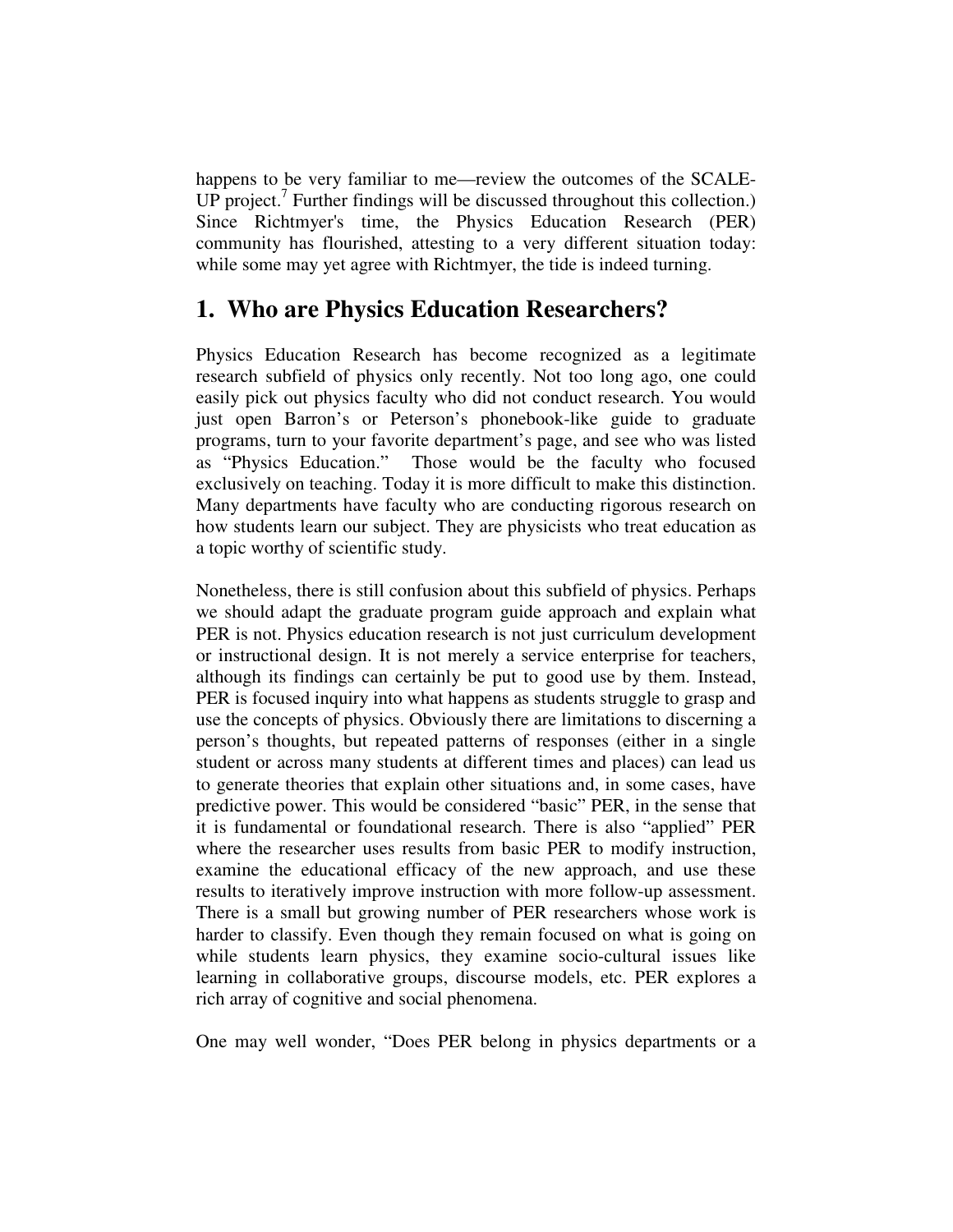school of education?" Actually, it can be appropriate in either location, depending on the type of investigation. Studies involving college students are most often done from university physics departments. There are several reasons for this. First of all, physicists are familiar with the complex and often subtle aspects of physics as covered in college-level coursework and they appreciate the peculiar culture of physics. Also, it can be argued that the researchers studying learning by college students should actually teach those classes. Researchers looking at learning by pre-college students are usually, but not exclusively, found in education departments. An unfortunate truth is that some physics faculty will only listen to other physicists, and not regard the work of science education researchers as valid. This is regrettable because science education researchers have usually had training in the complicated methodologies needed to carry out this type of work. Not surprisingly, both PER workers and science education researchers can benefit from each other's knowledge and background.

PER specialists are most often found in physics departments. But what should be their role? It would be unreasonable to expect a theoretical condensed matter physicist to manage the computer systems for an entire department simply because they are experienced with high-end workstations. Similarly, it should not automatically be assumed that a PER faculty member's job is to "set up the labs" or "manage the introductory courses." While someone trained in PER might be especially wellprepared to do this sort of work and could even volunteer for the duty, you might just as easily find someone from the rest of the department's faculty or hire a specialist. I often tell the story of my job interview at NC State. I asked the question, "Are you looking for someone to get a good research group going, or do you want a person to fix your intro courses?" The answer I received, while blunt, was exactly what I wanted to hear: "If you don't get a good research group going, you won't be here long enough to do anything in the introductory courses!" This was good news because it meant I would be treated just like any other faculty member at a research intensive university—publish or perish—and I was willing and able to play that game. A PER faculty member can make an excellent departmental colleague because they can conduct research, give talks, publish articles, get funding, and recruit graduate students. And hopefully s/he will be a pretty good teacher!

Thus, physics education researchers are colleagues of science educators, cognitive scientists, psychologists, and even instructional designers. But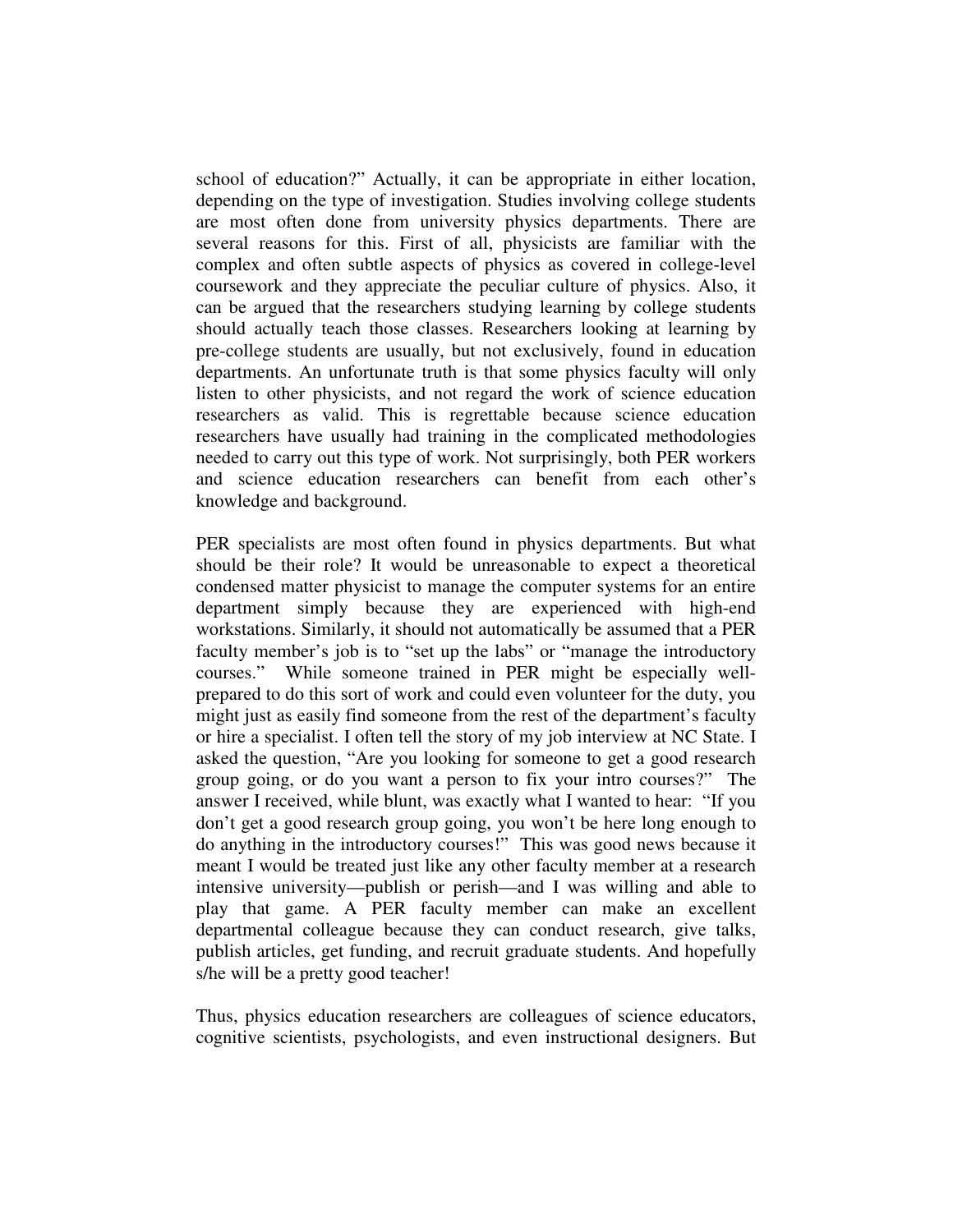primarily they are physicists who are studying the teaching and learning of their subject. (This is discussed in more depth in Heron and Meltzer's opinion piece $\delta$  on the future of PER.) PER specialists appreciate the diverse nature of students as well as the deep and meaningful structure of physics. Additionally, they are part of a cause that is both very old and very new: understanding learning and improving physics instruction for generations of students.

### *2. A Brief History of PER in the US*

In many ways, Lillian McDermott is the "founder" of college-level PER in the United States. At the pre-college level, Bob Karplus laid the foundations for work carried on by many others in both physics departments and schools of education. Michael Wittmann has produced a sort of "family tree" of who influenced whom. It is available online<sup>9</sup> and is quite instructive. The community is very tightly knit and most members freely admit sharing and learning amongst each other.

The Physics Education Group at the University of Washington essentially started the PER field when McDermott, initially hired by Arnold Arons as an instructor in courses for teacher education, branched out into studies of student difficulties with many of the central concepts in physics. The Washington team has grown and is certainly one of the most widely recognized and probably one of the largest groups in the world. Other pioneering groups include those started by Dean Zollman at Kansas State, Bob Fuller at Nebraska and David Hestenes at Arizona State. Fred Reif, first at UC-Berkeley and later at Carnegie Mellon, continues to influence many others. Seymour Papert's work<sup>10</sup> also had a substantial impact, especially on the use of technology as a tool to be used by children as they learn. Some of the larger current US groups include those at North Carolina State University, University of Maryland, University of Colorado, University of Maine, and The Ohio State University. There is a sizable number of international groups that are having an increasing influence on the PER field in the  $US^{11}$  These and other groups—along with many individuals—are exploring a wide range of subjects, but all PER specialists are basically continuing the legacy started by McDermott.

There has been a series of meetings that focused on physics education research. One of the first of these was held at North Carolina State University in the fall of 1994. Discussion topics ranged from the types of studies carried out by physics education researchers to the curriculum that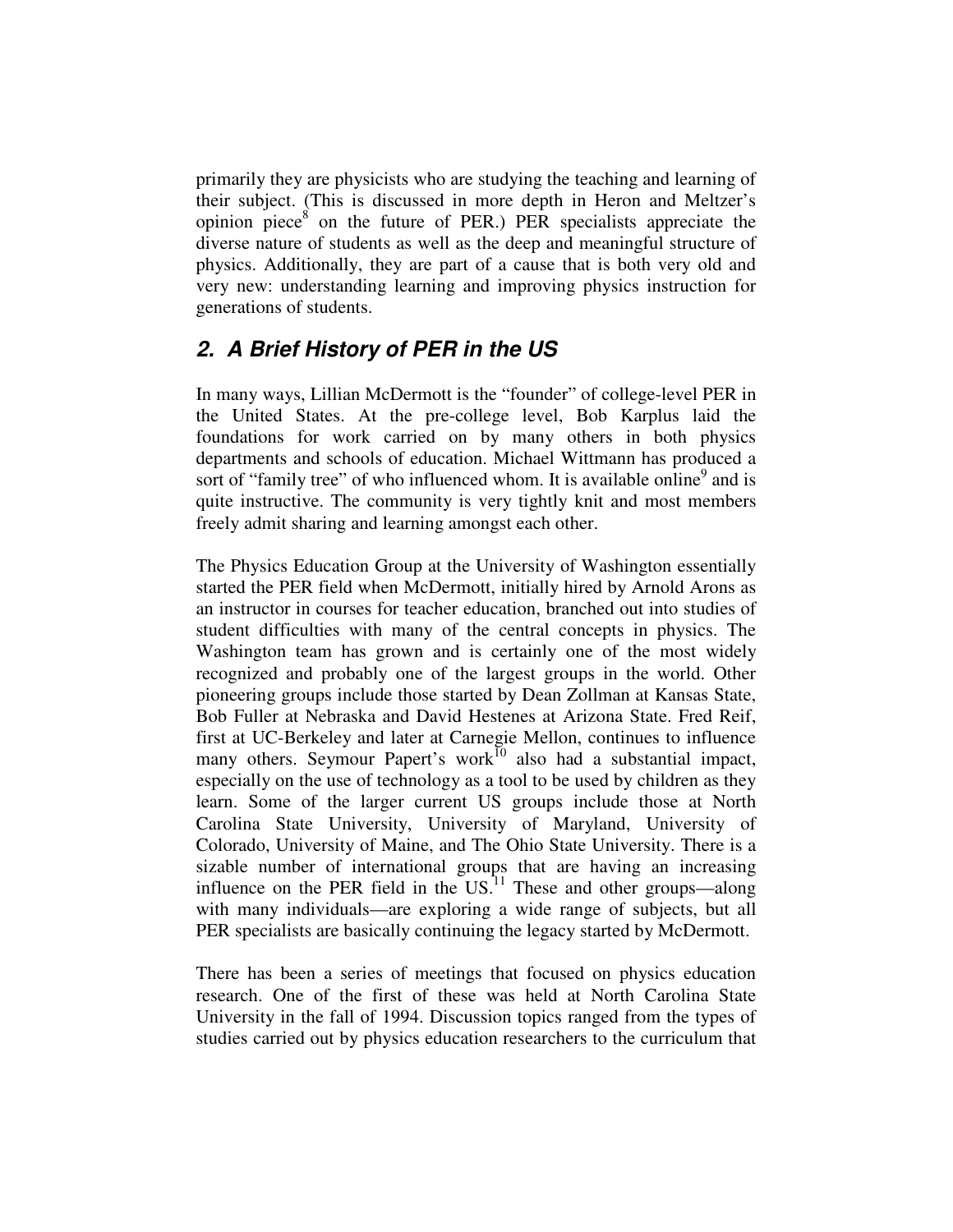PER graduate students needed to see. An outcome of the meeting was a 1995 white paper<sup>12</sup> submitted to NSF by a prominent group of physics education researchers which may have had some influence on NSF's generally positive view of PER. Joe Redish believes the white paper contributed to him securing funding for the International Conference on Physics Education (ICPE), which was held at Maryland just before the American Association of Physics Teachers (AAPT) summer meeting in 1996. Between the ICUPE and AAPT meetings there was an "Interval Day" meeting where approximately 75 people discussed what was needed to advance the PER field. It was decided that Redish would pursue additional publication space and Dean Zollmann would attempt to create a piggy-back conference for the next AAPT summer meeting.<sup>13</sup> Since 1997 there has been such a conference (called PERC) held every summer. A biennial conference series, Foundations and Frontiers in PER, has been organized through the University of Maine since 2005. There have also been international conferences at LaLonde, Bremen, Varenna, along with numerous meetings sponsored by the International Commission on Physics Education. During recent years the proportion of conference talks given at AAPT meetings on the findings and applications of PER has increased dramatically. There are also regular PER sessions at meetings of the APS, sponsored by the Forum on Education.

A pivotal event in the rise of physics education research was the 1992 publication<sup>14</sup> of the Force Concept Inventory (FCI), by Hestenes, Swackhammer, and Wells. This test, based on the dissertation research of Ibrahim Halloun,<sup>15</sup> covers basic Newtonian mechanics and is deceptively easy in appearance. In fact, it can be difficult to convince faculty to give this test because they fear insulting their students' intelligence. However, if they do offer the test, they are usually shocked at the resulting low scores. This has been the start of many adoptions of PER-based instructional materials. The most well-known example of this is described in Eric Mazur's book, *Peer Instruction*. <sup>16</sup> Mazur relates his own experience where students were able to successfully complete difficult quantitative problems on his exams and yet missed what appeared (to him) to be easy conceptual questions on the test. This led Mazur and his colleagues to develop and then evaluate<sup>17</sup> the instructional technique described in his book.

In 1998 Richard Hake published an article<sup>18</sup> where he examined FCI data for more than 6000 students. He was able to show that students taking interactive classes performed significantly better on the test than did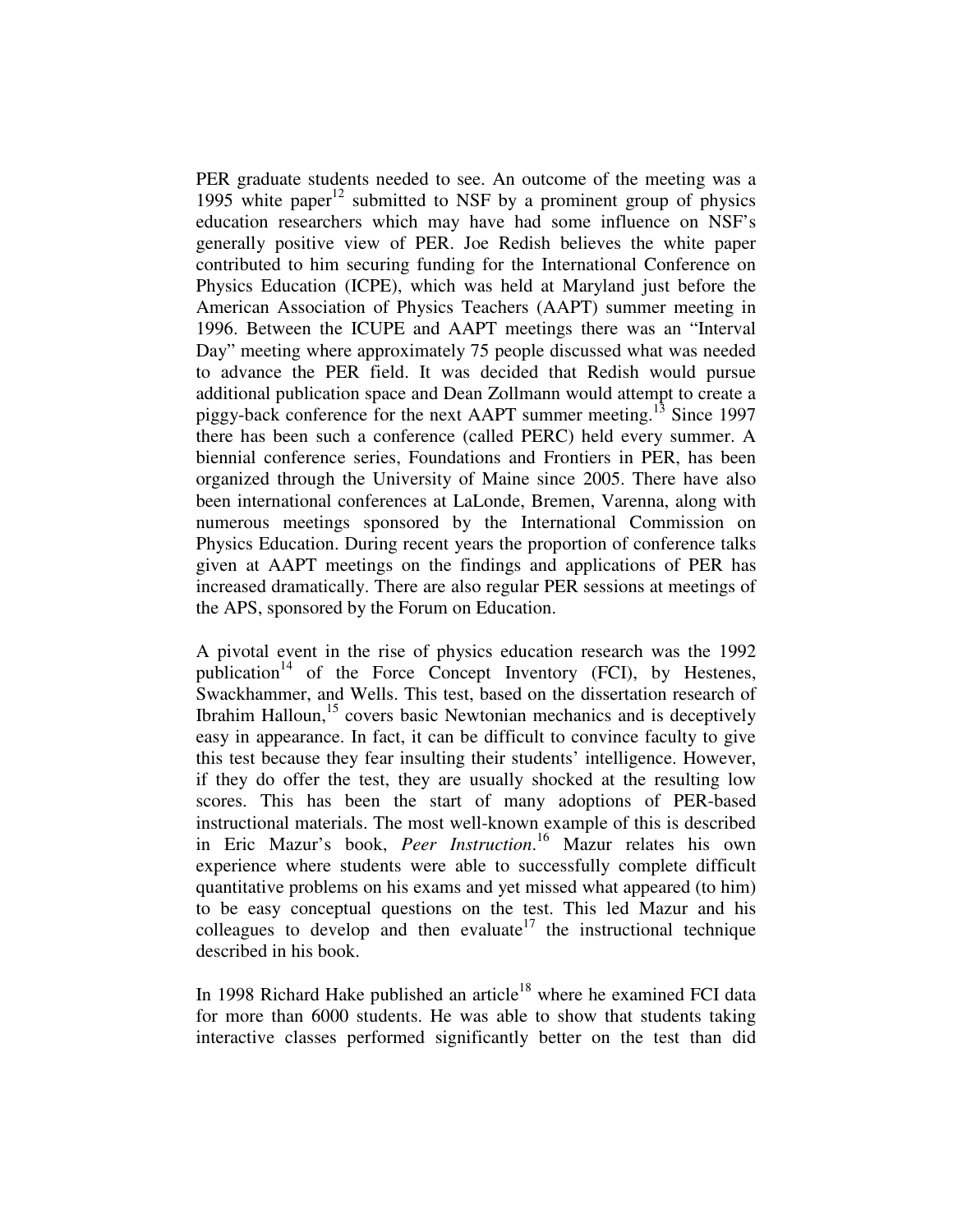students in traditional lecture-style courses. Although there has been some re-examination of the Force Concept Inventory and critiques of how it is used, it is generally recognized as having played a significant part in the advancement of the field of physics education research. Hake's article had an important role in promoting pre-post testing using validated assessment instruments, a mainstay of PER methods.

At its spring meeting in 1999, the APS Council adopted<sup>19</sup> a "Statement on Research in Physics Education" that recognized the growing interest in the field and supported the acceptance of PER in physics departments. In it, the APS noted the usefulness and, in fact, the validity of having physics education researchers located in physics departments. They stated that not only does the field itself benefit greatly from a physics presence, but the department also profits by having another rigorous research effort that, as a side effect, can improve its instructional program. Because of this statement and ongoing efforts of the PER community, many departments are now including physics education research amongst their research programs. The departments are hiring, as attested to by David Meltzer's list of approximately 60 tenure-track PER faculty who had been hired within a decade. 20

Connections between PER and other fields have been in place since the 1980's, beginning with Trowbridge and McDermott's Piaget-based papers<sup>21,22</sup> on velocity and acceleration, which are recognized as the first "modern" PER papers. As the field has matured, more and more links have been formed to other areas including science education, educational psychology, linguistics, cognitive science, computer science and even anthropology. Early studies tended to focus on what students did not know (cf. Duit's bibliography<sup>23</sup> of "Previous Ideas" or the proceedings<sup>24</sup> of several seminars from Cornell). More recent work is looking at how students use what they do know. For example, several studies have examined how students apply cognitive resources<sup>25</sup> and employ "epistemic games"<sup>26</sup> to learn new material. Analysis of multiple choice assessment tests has become more sophisticated $2^7$  and even qualitative research is benefiting from statistical analyses.<sup>28</sup>

As the acceptance of physics education research grew, a stubborn stumbling block was the difficulty of publishing research results. This was seen as a formidable problem by new faculty in the field as they tried to establish a strong case for their tenure committees. Fortunately, multiple avenues of publication are now available. In the United States, the first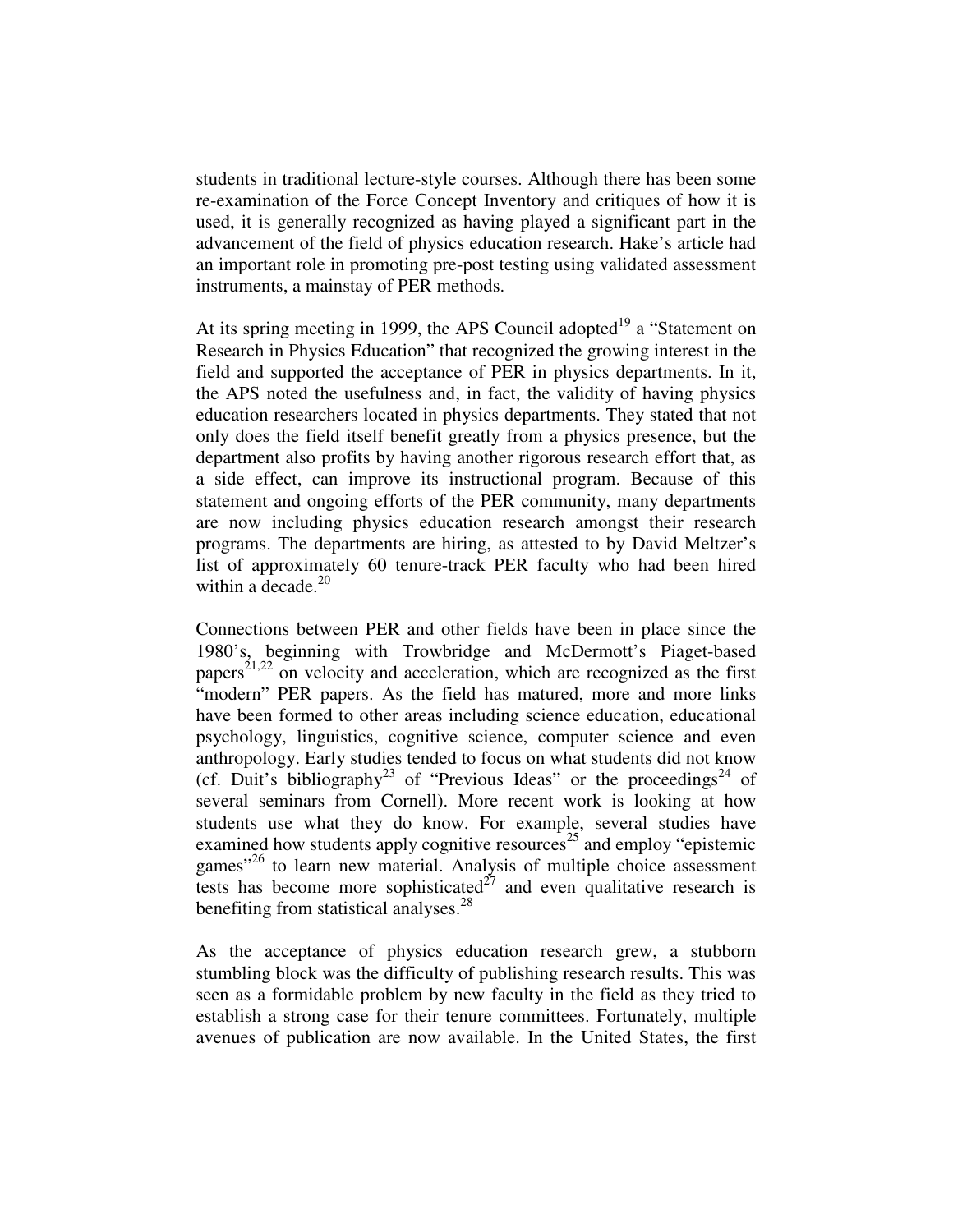large-scale publication of PER work was done in the *American Journal of Physics*. In fact, a key resource for learning about PER comes from that journal in the form of the 1999 resource letter<sup>29</sup> by McDermott and Redish. Besides regular theme issues which often include PER-related articles, there was also a supplement that appeared for several years that was the outcome of Redish's efforts after the 1996 "Interval Day" meeting described earlier. These separately-bound supplements demonstrated that there were solid PER articles to be published and that readers wanted to see them. The AAPT's *The Physics Teacher* also produced some rather important PER articles, including the original publication of the Force Concept Inventory. In 2005, the American Physical Society, in cooperation with the AAPT, began publishing 30 *Physical Review Special Topics—Physics Education Research*. This online journal is part of the APS's world-renowned *Physical Review* series. Tenure and promotion committees, which might not know how to evaluate the quality of physics education research, nonetheless recognize that the *Physical Review* masthead implies rigorously reviewed publications. Occasionally physics education research articles will appear in other journals, including *Cognition and Instruction, Learning and Instruction, Journal of the Learning Sciences,* and the *Journal of Research in Science Teaching*. There are also some non-US journals, most notably the *International Journal of Science Education*, which publish articles relevant to the physics education research community.

As has been true in all areas of physics, finding PER funding has often been quite a struggle. Early researchers would often embed their studies within a very rigorous evaluation component in an instructional materials development project. Today, the National Science Foundation and the Department of Education are open to pure research on the teaching and learning of science, math, and engineering. There are multiple programs in these agencies that are appropriate and accept proposals from physics education researchers.

The job market for graduate students earning a degree in physics education research is quite strong. Because of the interests, training, and flexibility of these new physics PhDs, they are able to secure positions at a wide variety of academic institutions. Because of the growth of PER groups in research-intensive institutions, graduate students interested in a career of rigorous research can find positions. On the other hand, graduating PER students who are more interested in teaching can find ready employment at smaller colleges where instruction is the main focus,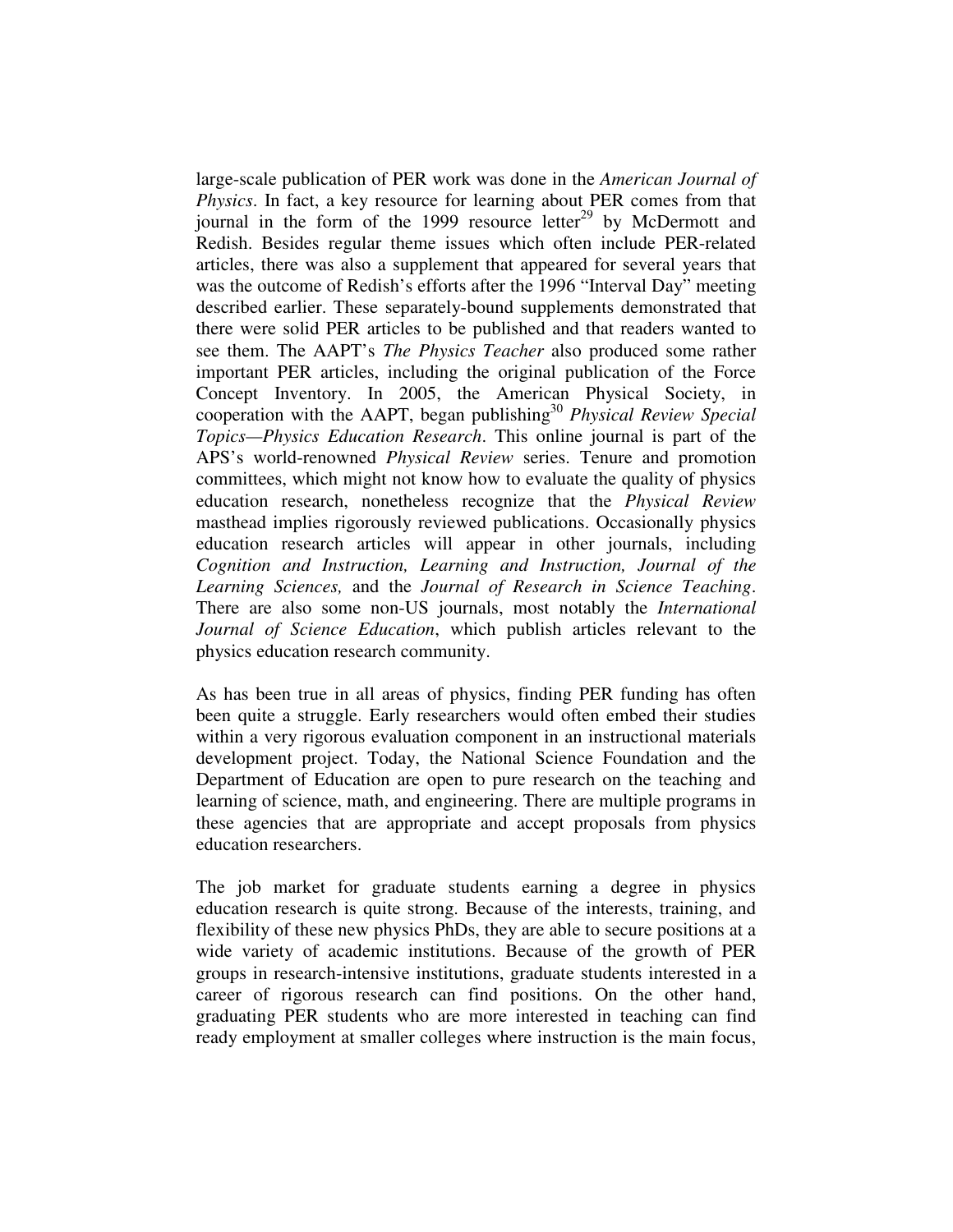as well as medium-size institutions, where some limited amount of research is encouraged. Because of low startup costs and the availability of students, physics education research can be conducted at schools of any size. It is interesting to note that Principal Investigators report difficulties in finding post-docs to work on PER grants because of the open job market. Most PER graduates take a faculty position immediately upon graduation, reducing the pool of post-doctoral candidates.

The new faculty workshops<sup>31</sup> that are co-sponsored by the AAPT, APS, and the American Astronomical Society have done an excellent job of familiarizing new faculty with the findings of physics education research. This project, initiated by Ken Krane, reaches 20 to 25% of all new hires in physics and astronomy. Workshop attendees hear from leaders in physics education research and have an opportunity to ask questions and experience some examples of PER-based instructional materials.

There have been several efforts over the years to consider and/or create an organizing body for physics education researchers (cf. "The Perfect Parent Organization for PER"). $^{32}$  For US researchers, there are strong ties to both the American Association of Physics Teachers and the American Physical Society. Recently the PER Leadership Organizing Council has been formed as part of the PER Topical Group within AAPT. The APS Forum on Education has been in existence for many years. Quite a few PER specialists are members of both groups. Most members of the European Physics Education Network and the International Commission on Physics Education are from outside the US. Certainly everyone could benefit from sharing information across national boundaries. (Many US PER specialists are embarrassingly illiterate when it comes to knowing of relevant studies conducted in other countries.) The Physics Education Research Community Enhancing Network for Research and Learning, known as PER-CENTRAL, is a website<sup>33</sup> that tries to be a sort of "home base" for the world-wide PER community.

For those most interested in applying the results of PER in the classroom, I have several suggestions. Arnold Aron's book<sup>34</sup> has a table of contents that reads like a physics textbook, but its pages deal with teaching and student understanding. It combines some of what has been learned from PER with Aron's own decades of experience as a physics teacher. For those interested in applying what we know about learning to real physics classrooms, it is a very good place to start. Joe Redish's *Teaching Physics* With the Physics Suite<sup>35</sup> and Randy Knight's *Five Easy Lessons*<sup>36</sup> are more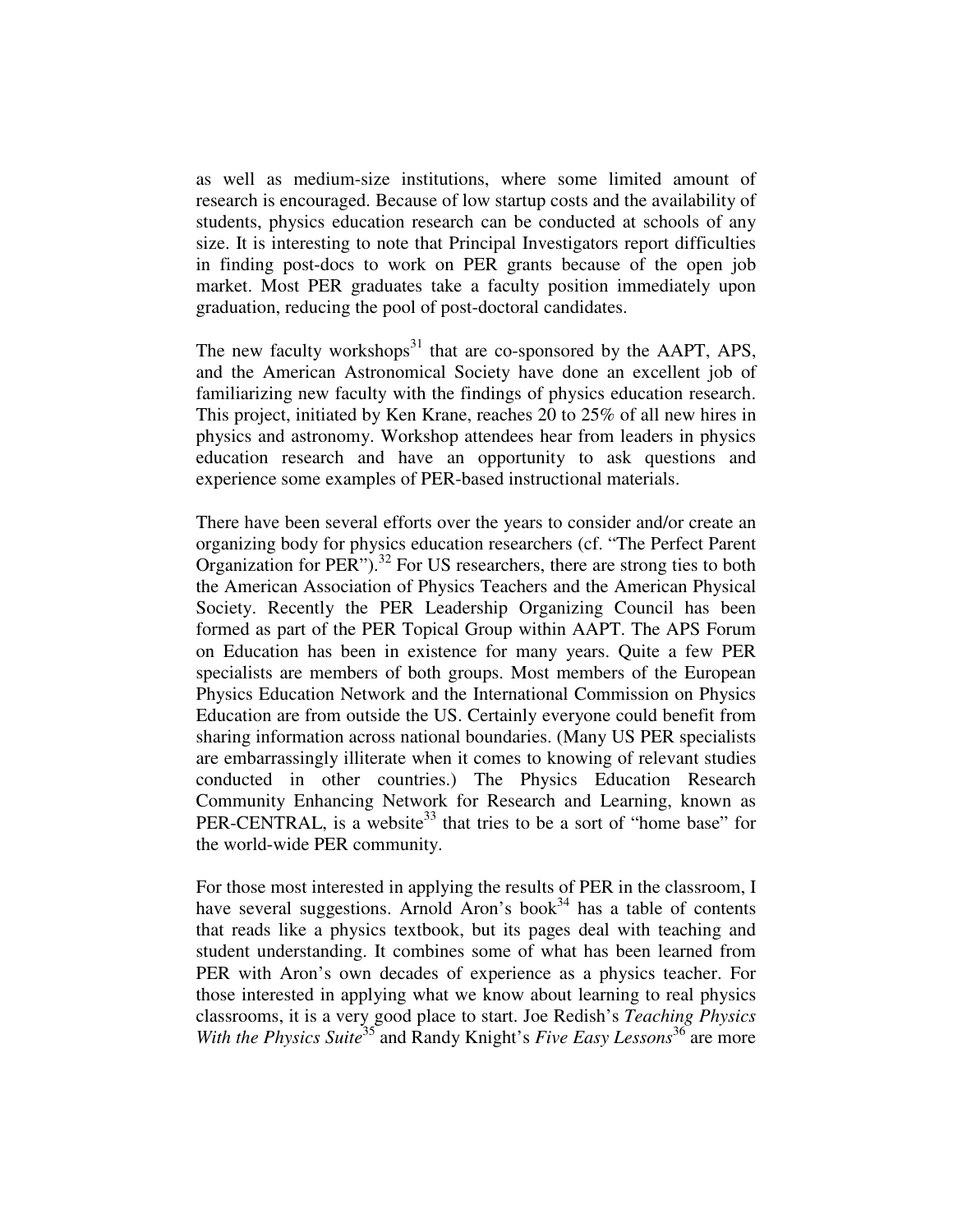thoroughly steeped in the lessons learned from PER and also provide solid, practical guidance to teachers looking to improve their instruction.

# **3. Methods: The Plural Of Anecdote Is Not Anecdata**

There are two main types of research methodologies in physics education research. Each has different strengths and each answers different questions. The key, as the reader will see in other articles of this collection, is that research methods should match research questions. In any case, it is important to realize the level of sophistication of physics education research. Simply tabulating final exam scores is not the same as systematically developing, validating, and ascertaining the reliability of an assessment instrument—a process that can take several years. Similarly, recalling something a student said is just not the same as a rigorous, iterative analysis of an interview transcript. As noted in the section heading, the plural of anecdote is not anecdata. Although accumulating a set of anecdotes may help make findings concrete and memorable, this does not replace the careful gathering and analysis of data from representative samples of student populations.

When working with individuals or small groups of students, investigators can employ what is called qualitative research. In these studies, students are often interviewed or they relate their thinking while they are doing some specific task. Whether done as a "think aloud" protocol $37$  (where students are only interrupted to remind them to keep talking) or students are asked probing questions that depend on previous answers, this type of study allows considerable insight into how students think. Both the main strength and the primary difficulty with this type of research is the extremely rich and excessively large data set it generates.<sup>38</sup> It can be a daunting task to transcribe and analyze hours of interview data. Because the work can be so difficult and tedious, it is generally done with small numbers of students. Thus, it is difficult to generalize findings to an entire population of physics students. In the late 1990s, analysis of video interview data came to the attention of the PER community thorough the work of Fred Goldberg from San Diego State, Valerie Otero,<sup>39</sup> now at Colorado, and Ron Thornton of Tufts. David Hammer brought the methodology, widespread in education schools at the time, to the University of Maryland's PER group in 1998. A recent article<sup>40</sup> describes what is involved in setting up a video recording facility for research purposes.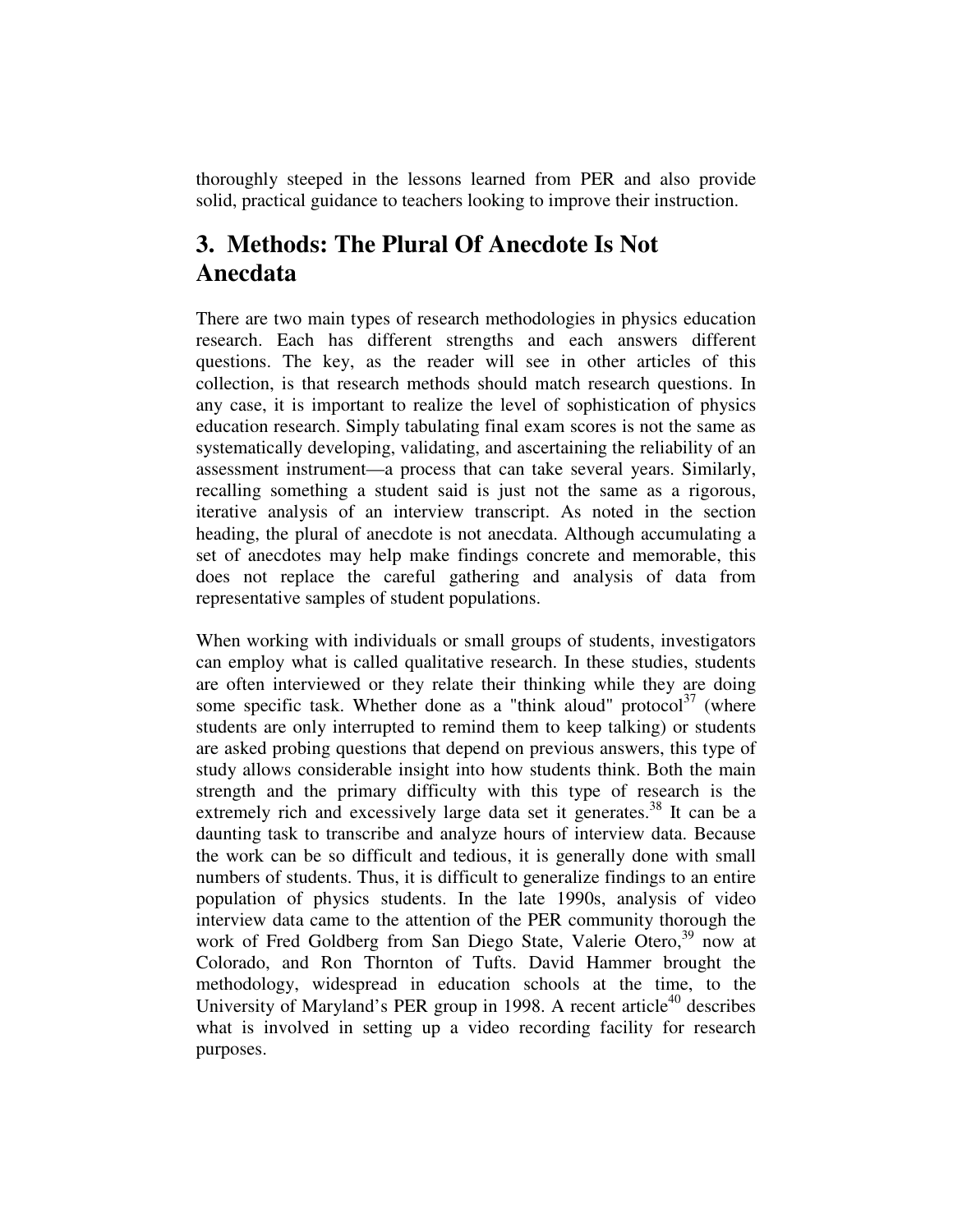Quantitative research does allow generalization from very large samples of students to most (or at least many) physics students. In these studies, researchers often create a pencil-and-paper test, usually in multiple-choice format, that can be given and scored on a large scale. The Force Concept Inventory mentioned earlier is the most well-known example of this type of instrument. There is now a large assortment<sup>41</sup> of validated and reliable tests that cover many physics concepts. These tests offer complementary insights compared to qualitative research. Because they can be given to large numbers of students, they have substantial statistical power and the results can be generalized. However, the resolution is generally poor, and it can be difficult to gain much understanding of what is happening within an individual student's mind as they consider some physical situation or solve a problem.

A very powerful type of research employs mixed methods. That is, there are both qualitative and quantitative aspects to the research. Assessment instruments are often developed from results of earlier interviews or openended written questions. This often provides otherwise unexpected choices for multiple-choice questions. For example, in developing the FCI, it was discovered that students often commented that a ball resting on a table did not fall simply because the table "got in the way," without referring to any forces applied to the ball. This replicated an observation first reported by Minstrell $1^{42}$  in 1982. When creating the Test of Understanding Graphs in Kinematics,<sup>43</sup> I found that nearly three-quarters of the approximately 1000 students taking the test could correctly find distance traveled by looking at a graph of 1-D velocity vs. time. However, when presented with five graphs sporting identical (but unnumbered) velocity-time axes, only 10% could pick the graph indicating greatest change in position. Interviews of students displaying this pattern found that most needed to multiply velocity by time by reading the values directly from the axes in order to "cancel out units" or "use  $v = dt$ ." None mentioned area under the curve as being relevant.

Later articles in this collection discuss a variety of research methodologies and should be consulted for further insight.

# **4. Research Trends in PER**

Many different areas have come under the scrutiny of physics education researchers. Most of the major research trends are briefly described below.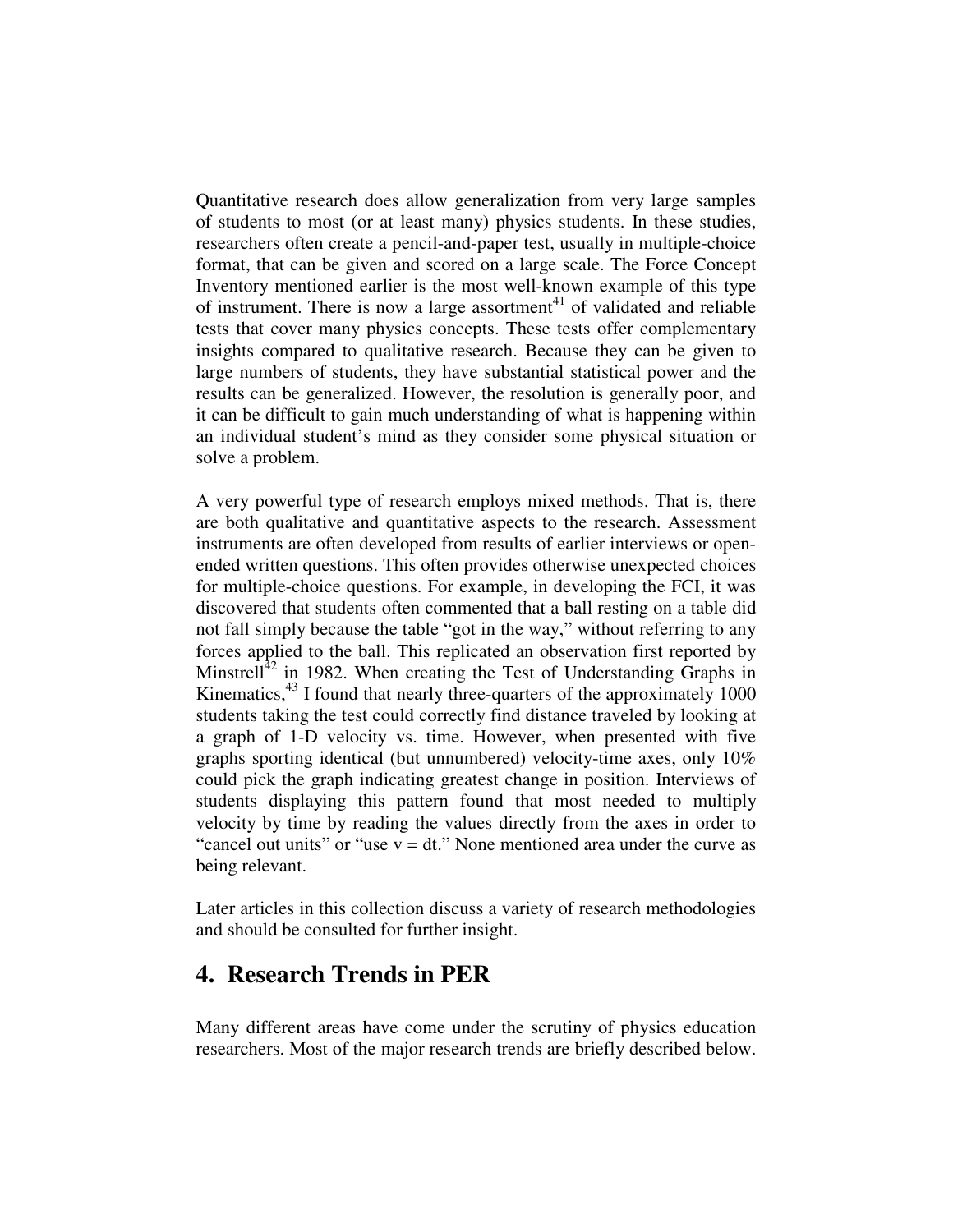For a more extensive overview, see McDermott and Redish's PER Resource Letter, 22 Thacker's review article, 44 and Knight's *Five Easy Lessons*. <sup>7</sup> Additional information is available on the web at PER-CENTRAL. 30

### **4.1 Conceptual Understanding**

Most of the work in physics education research has been looking at what students know and how they learn. Early work searched for "misconceptions." This term, over time, has been modified to "student difficulties," "naïve conceptions," or "intuitive understanding" in an attempt (which was not entirely successful) to minimize the negative connotations of the original name. Regardless of title, this work formed the basis of most early physics education research as content was systematically scanned topic by topic and student difficulties were uncovered and analyzed. The University of Washington group has specialized in this type of study and has published extensively.<sup>21,45</sup> They are experts at developing very clever questions and tasks for students that elicit difficulties in specific areas.

As mentioned earlier, assessment instruments were often developed based on student difficulties that were known at the time. The FCI and the Force and Motion Conceptual Evaluation<sup>46</sup> were two early tests, along with the Test of Understanding Graphs in Kinematics 43 (TUG-K). The TUG-K article not only described the results of surveying graph interpretation ability, but also outlined the steps necessary to develop a valid and reliable assessment instrument.

Although conceptual tests are useful in their own right, follow-up articles often extend their analysis. For example, there have been several additional evaluations of the FCI, including the Hake paper<sup>5</sup> noted earlier, a factor analysis<sup>47</sup> seeking to find meaningful patterns in student answers, and Bao's quantum-mechanical-like approach $9$  to modeling cognition by looking at wrong answers.

While many instruments have been designed to measure students' concepts, some researchers have re-cast cognition in terms of pieces smaller than "concepts." In the early 1980's diSessa introduced<sup>48</sup> the notion of phenomenological primitives (p-prims). P-prims are fundamental ideas held by students that need no further explanation (like "force as a mover," "closer is more") that appear in what students say and are often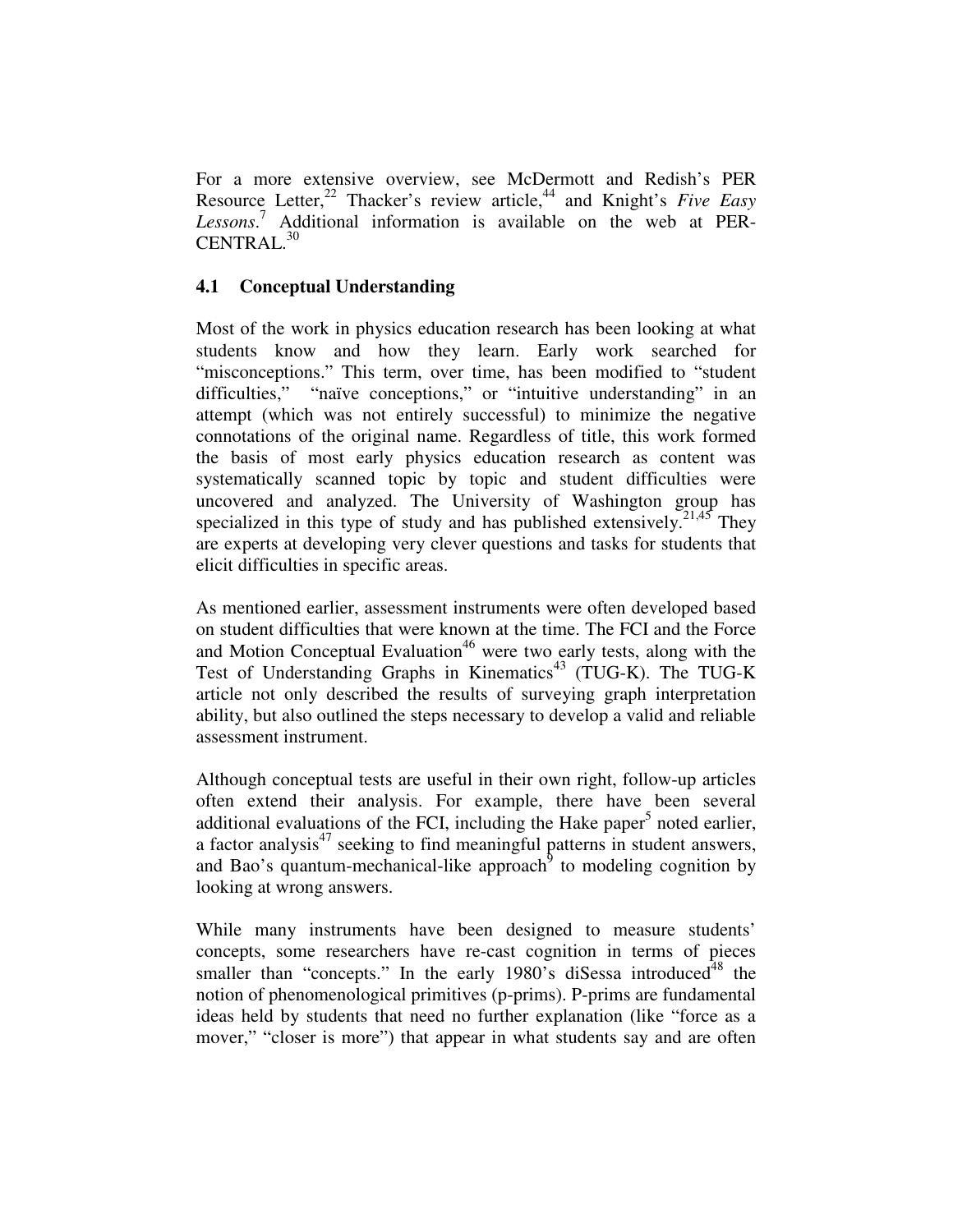misdiagnosed as larger-scale "misconceptions." This work has been very influential in the development of contemporary cognitive models in PER.

Some researchers have focused on how students' ideas are modified as they learn. The area of physics conceptual development and change has been spearheaded by Brown,<sup>49</sup> Dykstra,<sup>50</sup> Clement,<sup>51</sup> and Posner.<sup>52</sup> This type of research could also be classified under the next heading.

### **4.2 Epistemology**

The University of Maryland is perhaps the most well-known group working on theories of the cognition involved in learning physics. Redish, Hammer, Elby and others<sup>53</sup> have looked at what tools and ideas students bring to the task of learning physics and how concepts change as students learn. They make the point that without a theoretical basis, PER is not much more than a series of trial-and-error attempts to improve learning. diSessa's knowledge in pieces approach 54 provides a major component of the theoretical base for their work.

Chi's 1993 paper<sup>55</sup> on fragmented and coherent misconceptions is a good example of how scholarship outside traditional PER areas can be quite useful in extending our understanding. Johnson-Laird is a leading contributor to cognitive science and his book, *How We Reason*, 56 can readily be applied to learning physics. Dedre Gentner described how students form coherent mental models of the world around them. (See the book *Mental Models* 57 for many examples from physics.)

### **4.3 Problem Solving**

Because physicists are considered problem solvers, the underlying mental processes relevant to attacking problems have been of great interest to researchers. David Maloney's article 58 in the *Handbook of Research on Science Teaching* is a good resource for information on problem solving. A newer review 59 appeared the *American Journal of Physics*. A great deal of this research has focused on the differences between novices and experts as they solve problems, most notably the work by Chi.<sup>60</sup> She found novices tend to focus on surface features as they categorized problems. For example, they might see two problems involving inclined planes as very similar, even though an expert would note that one solution requires Newton's Laws while the other involves energy. The University of Minnesota has been studying<sup>61</sup> student solutions to context-rich problems,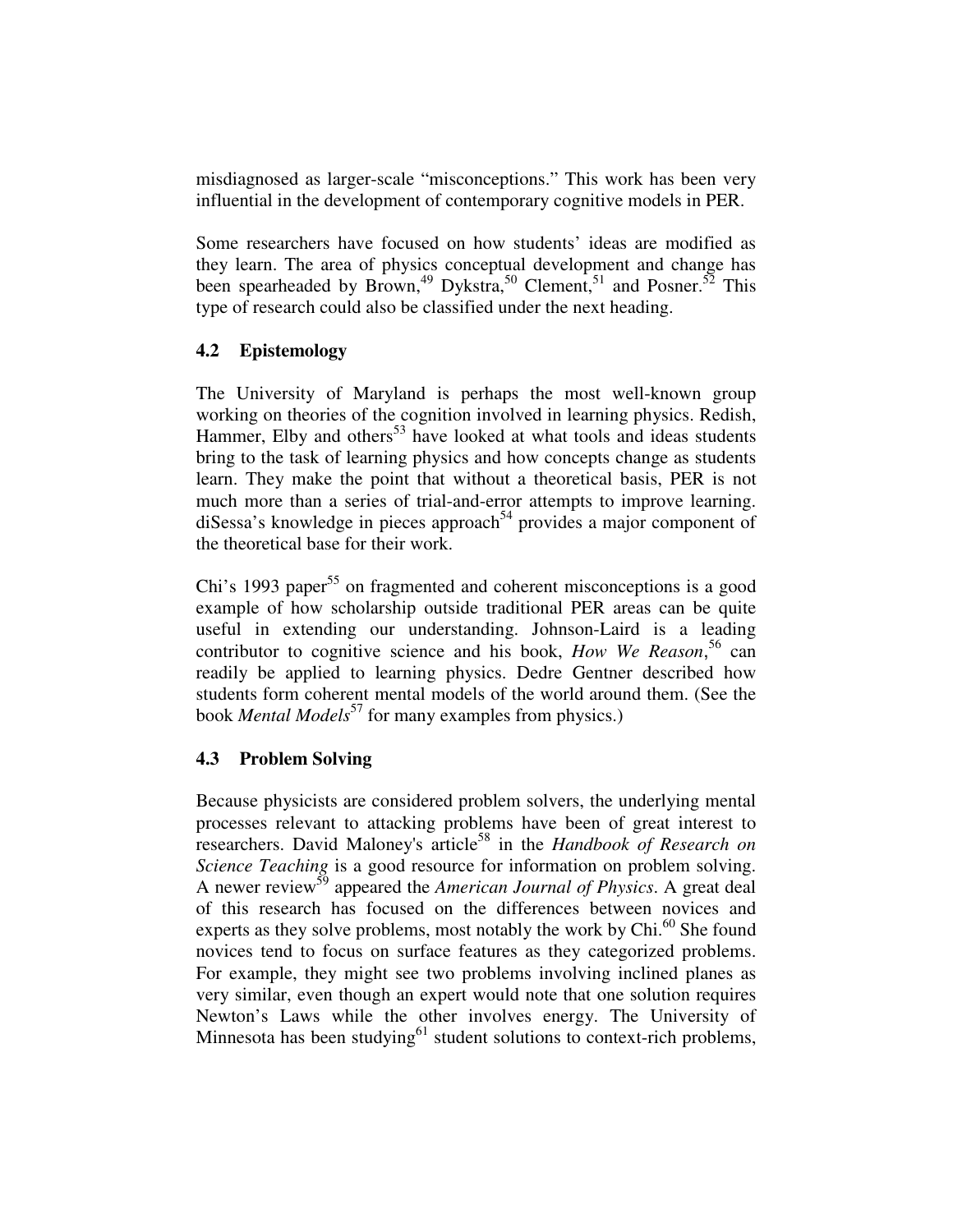which they distinguish from the more traditional exercises found at the end of most textbook chapters. Recent work $62$  is trying to evaluate the cognitive processes underlying the solving of difficult problems.

### **4.4 Attitudes**

There have been multiple studies of the attitudes and expectations of students about physics. The most recent instrument is the CLASS,<sup>63</sup> developed at the University of Colorado. Additional surveys include the VASS<sup>64</sup> from Arizona and the popular MPEX<sup>65</sup> or Maryland Physics Expectations Survey. Earlier work can be found in the 1994 work<sup>66</sup> of David Hammer. The bad news is that most students' attitudes toward physics tend to decline after traditional instruction. The good news is that we have instruments to detect this problem so perhaps we can find ways to deal with it. (In fact, very recent work<sup>67</sup> by Redish and Hammer indicates that good progress is being made.)

### **4.5 Social Aspects**

In all areas of education, not just physics, gender and race issues have been a concern for quite some time. (For insight into how easily student performance can be influenced by these "non-academic" considerations, see Steele's seminal research<sup>68</sup> on stereotype threat.) In PER, a variety of studies<sup>69</sup> have explored the ramifications of membership in an underrepresented group. A few researchers have examined<sup>70</sup> the inertia slowing the adoption of educational innovations. Others are looking at the effect of learning environments, collaboration and other student interactions, and even the gestures<sup>71</sup> that students make while talking about physics. Studies of studio classrooms, where learning is fundamentally a social enterprise, have been carried out by Cummings<sup>72</sup> at Rensselaer, Dori and Belcher at MIT,<sup>73</sup> and Beichner<sup>7</sup> at NC State. Much of the work on collaboration is based on decades of effort $^{74}$  by David and Roger Johnson of the University of Minnesota, with theoretical underpinnings provided by Vygotsky's ideas of social constructivism.<sup>75</sup>

#### **4.6 Technology**

One might argue that early work on microcomputer-based labs (MBLs) led to the more in-depth studies that characterize today's physics education research and even contributed to the lead PER has compared to education research in other disciplines. Ronald Thornton and Priscilla Laws first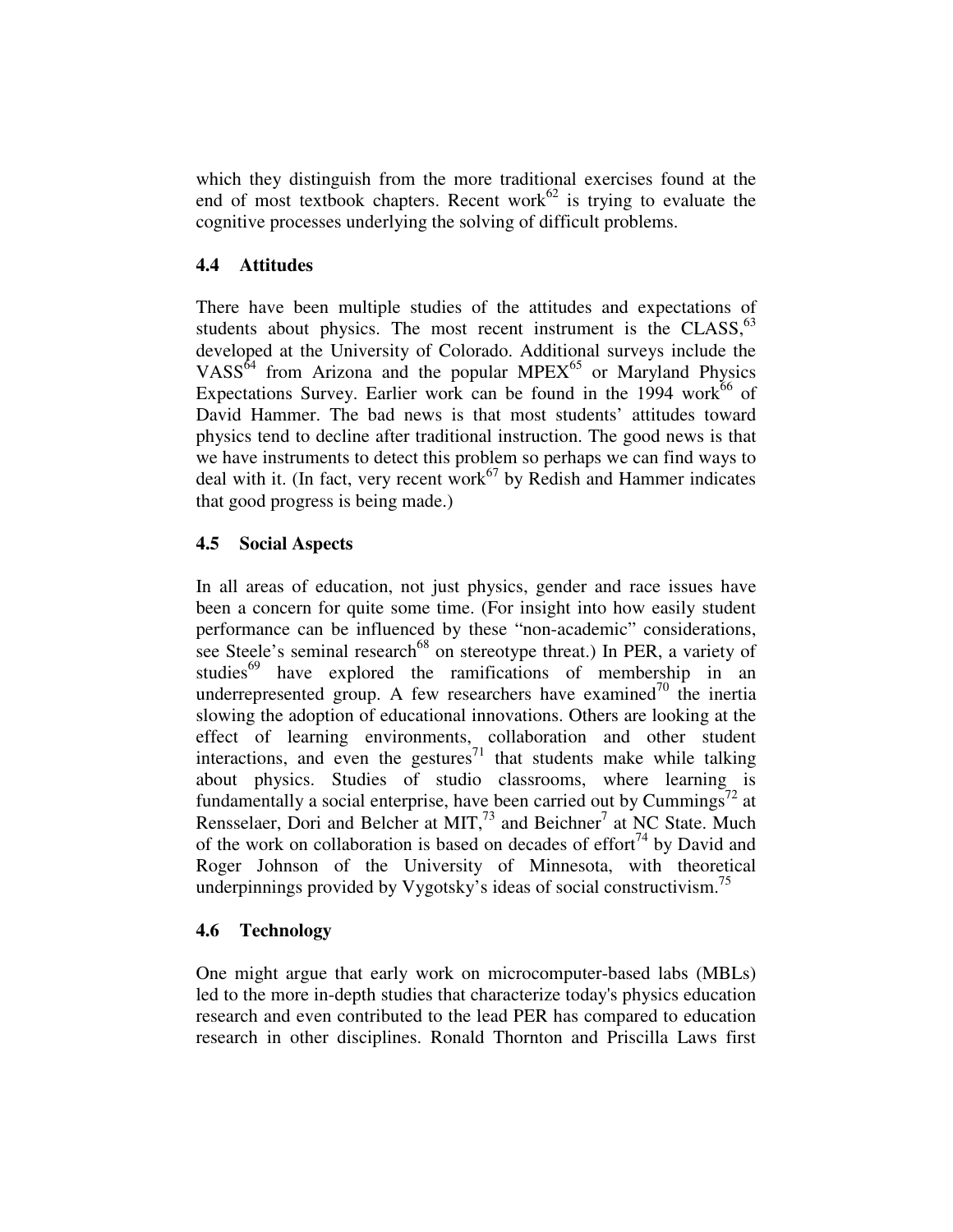proposed a "unified platform" for data collection (eventually called the ULI—Universal Lab Interface) and a "shoebox full of probes" at a meeting at Dickinson College in 1987.<sup>11</sup> Thornton, Robert Tinker, and David Sokoloff<sup>76</sup> developed the earliest position sensors based on ultrasonic sound detection. Modern probes can measure everything from air pressure to oxygen concentration. Video-based labs (VBL) were developed by Beichner<sup>77</sup> in the mid-1980's and also provide students with a connection between the real world and abstract representations of that reality. Complex three-dimensional simulations can be generated<sup>78</sup> with very little effort from the teacher or students. Student response systems, or "clickers," have proven<sup>79</sup> to be effective in the traditional lecture setting and are becoming popular as a "low-cost, low-effort" means of implementing PER. Additional work on simulations, like that of Steinberg,  $80$  Dancy,  $81$  and the Colorado group,  $82$  as well as studies of webbased assessment systems like that of Bonham, 83 shows that instructional technology is still a fruitful area of investigation. The NC State PER group is well-known for the development and evaluation of various kinds of instructional technology, perhaps because their definition of the term is more inclusive than most. WebAssign,<sup>84</sup> VBL, VPython,<sup>85</sup> and the round tables of SCALE-UP are all technologies that sprang from the group's efforts. It is interesting to note that Law's Workshop Physics<sup>86</sup> inspired Jack Wilson's Studio Physics<sup>87</sup> at Rensselaer (based on the CUPLE project<sup>88</sup> at Maryland), which in turn was a forerunner of SCALE-UP, which influenced MIT's TEAL rooms.<sup>68</sup> Technological innovation, most of it PER-based, has directly resulted in many changes in physics instruction.

#### **4.7 Evaluation of Specific Instructional Interventions**

Numerous studies have reported the educational impact of different pedagogies. Thousands of students (including preservice teachers) have learned though the use of the University of Washington's *Tutorials in* Introductory Physics.<sup>89</sup> Jeff Saul<sup>90</sup> made a comparison of some modern research-based curricular approaches including Dickinson College's Workshop Physics.<sup>91</sup> Previously noted research has examined studio settings. Interactive lecture demonstrations have been evaluated by Sokoloff and Thornton.<sup>92</sup> As noted earlier, cooperative group problem solving was studied<sup>61</sup> at the University of Minnesota. Research on student response systems, i.e. clickers, has also been mentioned previously. Justin-time teaching, a pedagogy that has students report their difficulties before class, was developed and evaluated<sup>93</sup> by Novak and Patterson.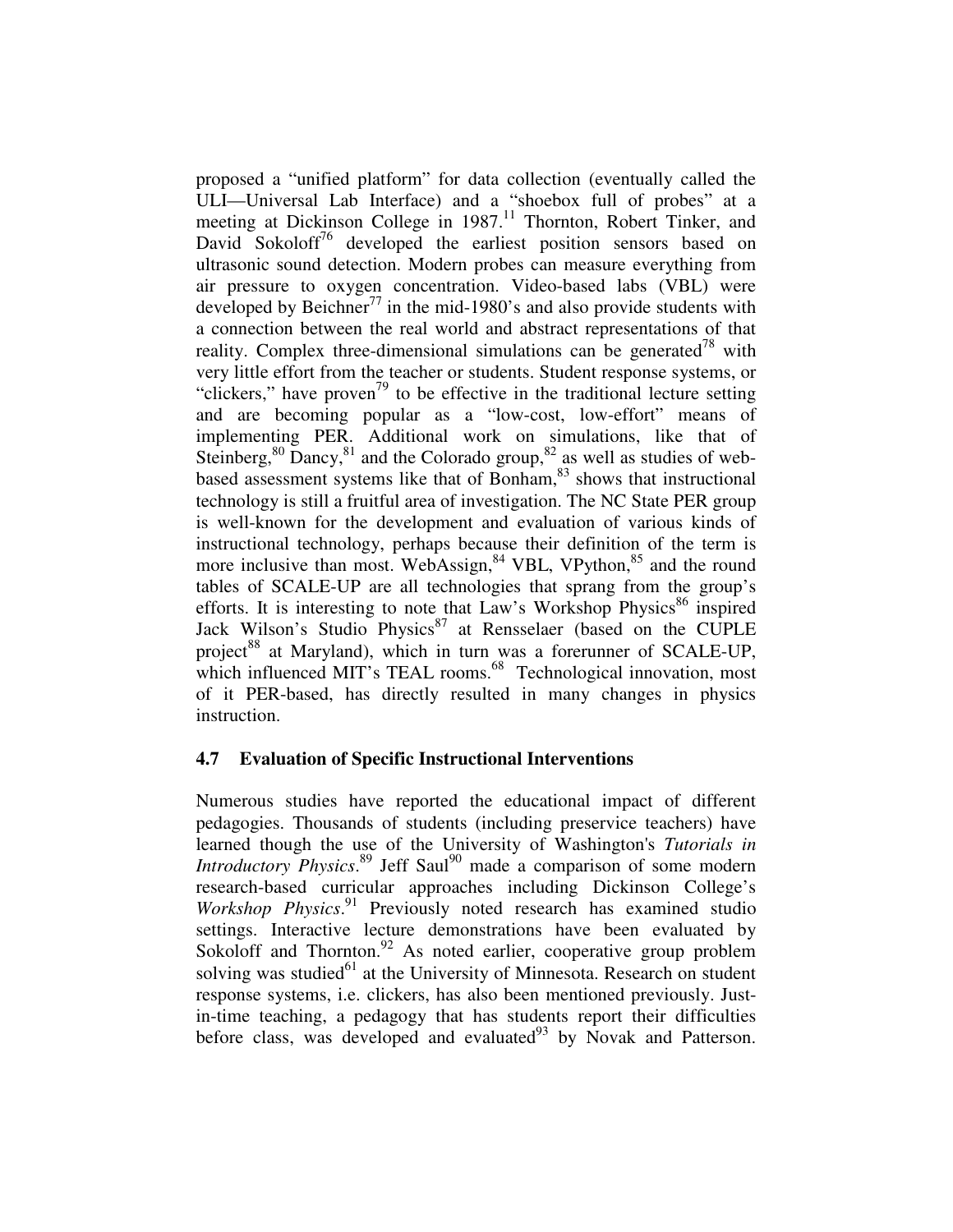Hestenes and others at Arizona State University have examined<sup>94</sup> their modeling approach to instruction and have disseminated it state-wide and at workshops across the US.

#### **4.8 Instructional Materials**

As happens in other research areas, successful PER has resulted in commercial ventures. Publishers now emphasize a PER basis for their physics textbooks as a major selling point. Occasionally this underpinning actually exists. *Physics by Inquiry* 95 led the way in this area, and *Tutorials in Introductory Physics* 96 has provided the standard for how to provide feedback between research and curriculum development. One of the earliest, if not the first, comprehensive physics textbooks to incorporate PER findings was written by Serway and Beichner.<sup>97</sup> Knight's text<sup>98</sup> is probably the most widely adopted PER-based textbook. *Real-Time Physics*<sup>99</sup> works to incorporate physics education research into a more traditional setting in the lab. *The Physics Suite* 100 has taken one of the most popular textbooks<sup>101</sup> (Halliday, Resnick and Walker), and updated it with the latest applications of physics education research. These last two products have been combined with *Workshop Physics* materials and Washington's *Physics by Inquiry* and *Tutorials* into the *Activity Based Physics* project. <sup>102</sup> Along with *Physics by Inquiry*, P*hysics and Everyday Thinking*, 103 and *Powerful Ideas in Physical Science* 104 are widely used curricula aimed at non-majors. As you might surmise from the name, the TIPERs (Tasks Inspired by Physics Education Research) project<sup>105</sup> has produced an assortment of activities proven to be effective in the classroom. WebAssign,<sup>106</sup> the largest web-delivered homework system in the world, grew out of the dissertation research of Aaron Titus,<sup>107</sup> who was trying to discern the type of physics problems that could best be understood via video-based lab techniques. The actual content of textbooks has also been changing, most notably in the *Matter and Interactions* curriculum 108 by Chabay and Sherwood and Moore's *Six Ideas that Changed Physics*. <sup>109</sup> Work continues, with the developers of the Rutger's ISLE materials,<sup>110</sup> as well as Eric Mazur, working on new textbooks. The developers of many of these innovative instructional materials offer regular workshops at AAPT meetings.

# **5. PER: A Scientific Approach to Instructional Innovation**

Physics Education Research is a vital, fast-growing field. Over the years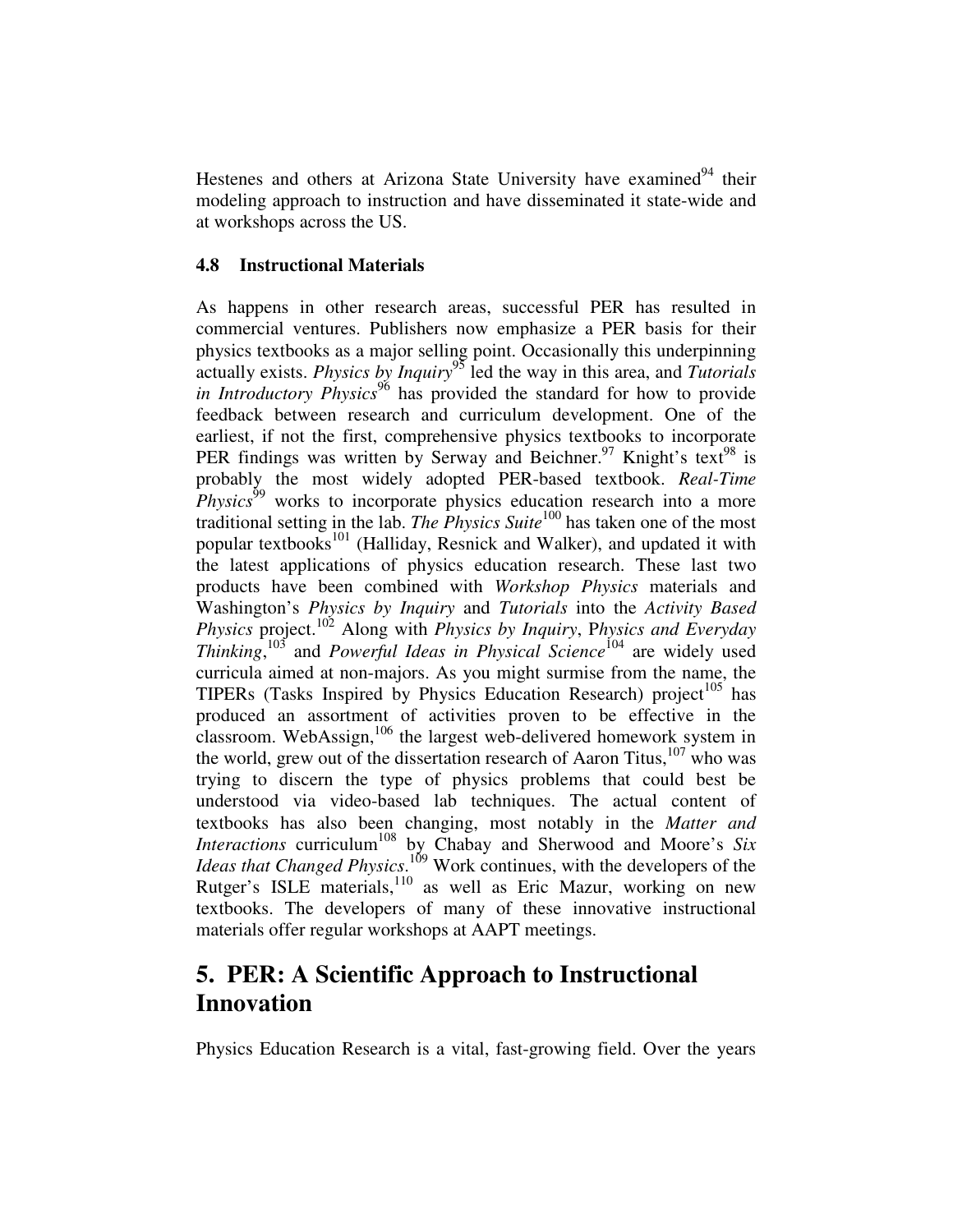we have made impressive gains in our understanding of how students learn physics. Both experimental methods and theoretical models are improving. PER graduates find jobs, faculty find funding, and applications of PER work are widespread and have proven to be effective. More and more physics departments are finding PER specialists to be good colleagues and academic citizens. PER is an exciting area and should continue to be for a long time.

This article started out with a quote illustrating old ideas about teaching and learning. It ends with another quote, this time by Nobel Laureate Carl Wieman, that appeared recently in the APS News. In it he comments on the non-intuitive nature of student thinking:

"The clever physics community has already found an approach for how to make progress in areas where one's initial intuition is obviously flawed, e.g. figuring out the structure of atoms. That approach is to rely on careful objective experimental measurements and to use that data to develop new improved understanding and intuition. For teaching physics, this means looking at data on how people learn and how students do and don't learn the various topics in physics."<sup>111</sup>

So, returning to Richtmyer's discussion statement, is teaching an art or a science? Clearly there are performance-related skills to be mastered. But as physicists, we have begun to treat teaching (or more precisely, learning) as a science—because that's the one thing we know how to handle!

### **6. Acknowledgements**

This was a particularly difficult article to write because PER is a rich and diverse field, making it hard to distill into a single, readable piece. I'm certain to have left out critical aspects and key people. I apologize in advance to those I have inadvertently (or because of space constraints) omitted. I'd also like to thank the members of the NC State Physics Education Research and Development Group for their helpful comments. Jon Gaffney was particularly insightful and essentially rewrote parts of the initial paragraphs. Joe Redish provided an exceptionally helpful review and discussion, as did Paula Heron. Several anonymous (and not-so anonymous) referees provided wonderful feedback as well. Any errors or omissions are, of course, my responsibility and not theirs.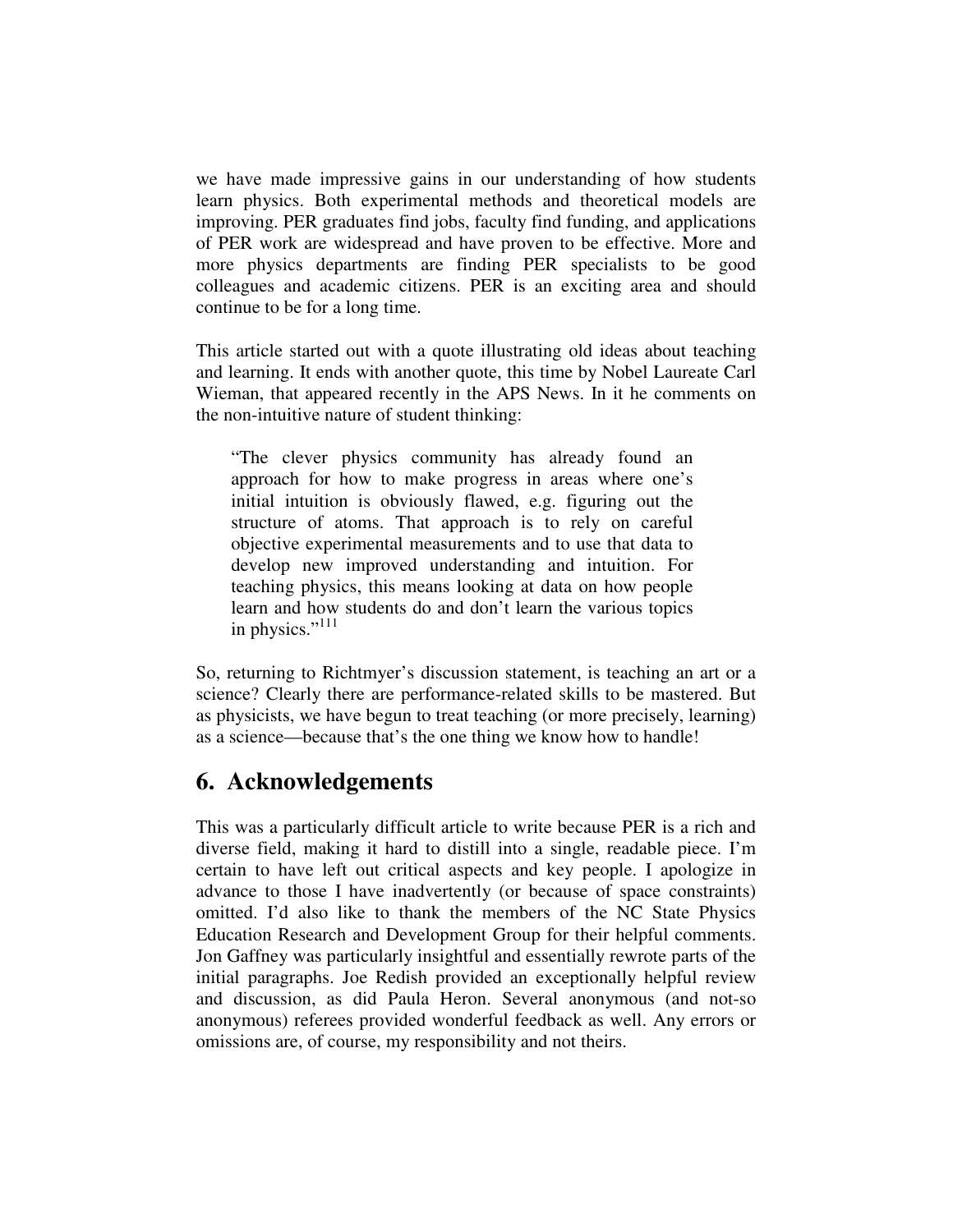1 F. K. Richtmyer, "Physics is Physics," *American Physics Teacher (which became American Journal of Physics)* **1** (1), 1-5 (1933).

2 J. M. Rice, *The Public-School System of the United States* (Century, New York, 1983).

<sup>3</sup> Richard P. Feynman, *Surely You're Joking, Mr. Feynman* (W. W. Norton & Company, New York, 1985).

<sup>4</sup> National Commission on Excellence in Education, *A Nation at Risk: The Imperative for Educational Reform* (National Academy Press, Washington DC, 1983).

 $<sup>5</sup>$  Committee on Prospering in the Global Economy of the 21st Century,</sup> *Rising Above the Gathering Storm: Energizing and Employing America for a Brighter Economic Future* (The National Academies, Washington DC, 2006).

<sup>6</sup> Personal communication, Aug 5, 2008.

<sup>7</sup> Robert Beichner, Jeff Saul, David Abbott, Jeanne Morse, Duane Deardorff, Rhett Allain, Scott Bonham, Melissa Dancy, and John Risley, "Student-Centered Activities for Large Enrollment Undergraduate

Programs (SCALE-UP) project," in *PER-Based Reform in University Physics*, edited by E. F. Redish and P. J. Cooney (American Association of Physics Teachers, College Park, MD, 2007), Vol. 1.

<sup>8</sup> Paula Heron and David Meltzer, "The Future of Physics Education Research: Intellectual Challenges and Practical Concerns," Am. J. Phys. **73** (5), 390-394 (2005).

<sup>9</sup>Available at http://www.umit.maine.edu/~wittmann/FamilyTrees.jpg, accessed July 7, 2008.

10 Seymour Papert, *Mindstorms: Children, Computers, and Powerful Ideas* (Basic Books, New York, 1993), 2nd. ed.

<sup>11</sup> For a list, visit http://www.physics.umd.edu/perg/homepages.htm or see http://www.PER-CENTRAL.org.

<sup>12</sup> Robert Beichner, Richard Hake, Lillian McDermott, Jose Mestre,

Edward Redish, Frederick Reif, and John Risley, "Support of Physics-

Education Research as a Subfield of Physics: Proposal to the NSF Physics Division," (1995). Available from

http://www.ncsu.edu/per/Articles/NSFWhitePaper.pdf, accessed July 9, 2008.

<sup>13</sup> Personal correspondence with Joe Redish, June 29, 2008.

<sup>14</sup> David Hestenes, Malcolm Wells, and Gregg Swackhamer, "Force Concept Inventory," Phys. Teach. **30** (3), 141-158 (1992).

<sup>15</sup> Ibrahim Halloun and David Hestenes, "The Initial Knowledge State of College Physics Students," Am. J. Phys. **53** (11), 1043-1055 (1985);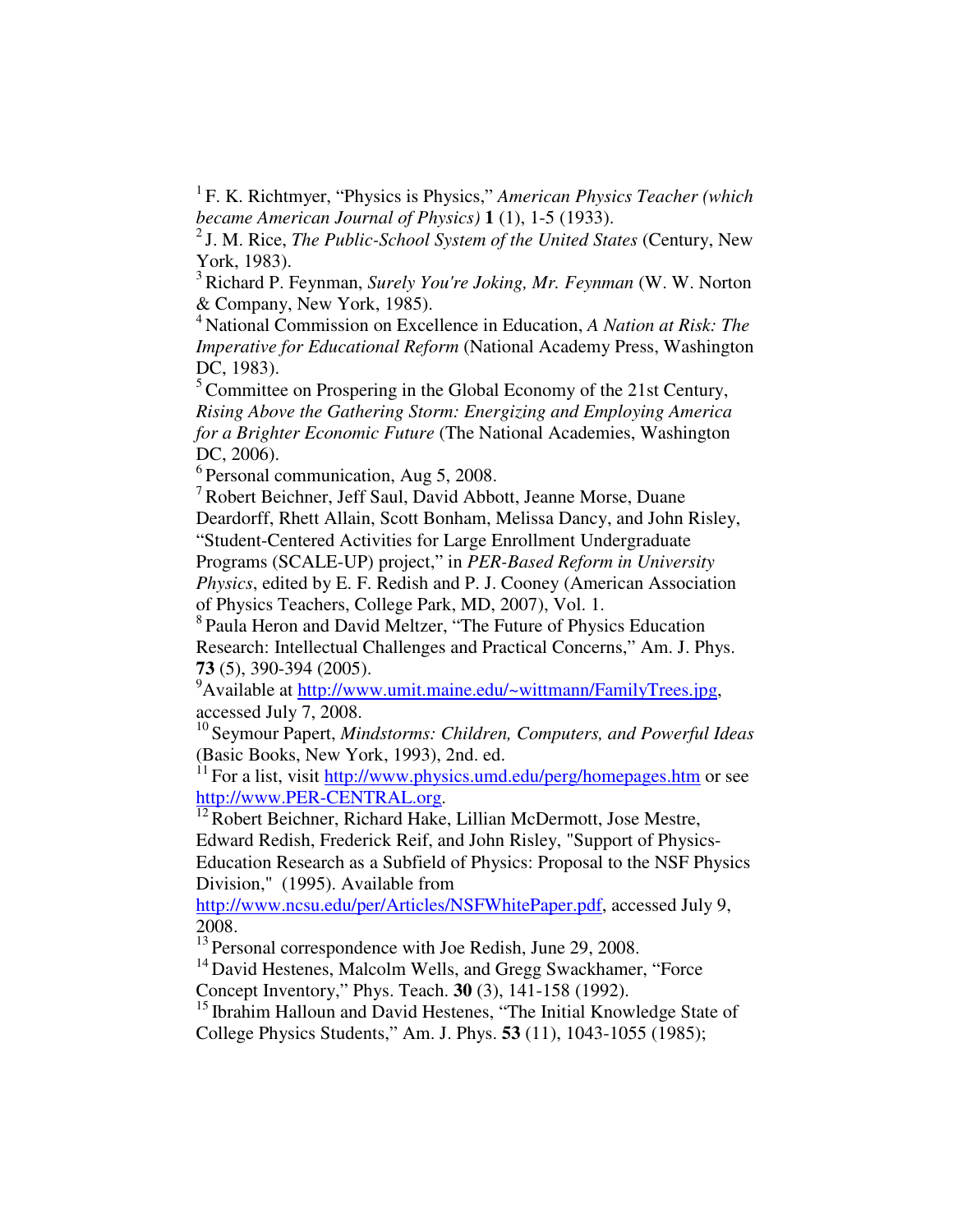Ibrahim Halloun and David Hestenes, "Common Sense Concepts About Motion," Am. J. Phys. **53** (11), 1056-1065 (1985).

16 Eric Mazur, *Peer Instruction: A User's Manual* (Prentice-Hall, Upper Saddle River, NJ, 1997).

<sup>17</sup> Catherine H. Crouch and Eric Mazur, "Peer Instruction: Ten Years of Experience and Results," Am. J. Phys. **69** (9), 970-977 (2001).

<sup>18</sup> Richard Hake, "Interactive-engagement Versus Traditional Methods: A Six-thousand-student Survey of Mechanics Test Data for Introductory Physics Courses," Am. J. Phys. **66** (1), 64-74 (1998).

<sup>19</sup> American Physical Society, "APS STATEMENT ON RESEARCH IN PHYSICS EDUCATION," in *APS News* (College Park, Maryland, 1999), Vol. 8.

<sup>20</sup> David Meltzer, Lillian McDermott, Paula Heron, Edward Redish, and Robert Beichner, "A Call to the AAPT Executive Board and Publications Committee to Expand Publication of Physics Education Research Articles within the American Journal of Physics," (2003).

 $21$  David E. Trowbridge and Lillian C. McDermott, "Investigation of Student Understanding of the Concept of Velocity in One Dimension.," Am. J. Phys. **48** (12), 1020-1028 (1980).

 $22$  David E. Trowbridge and Lillian C. McDermott, "Investigation of Student Understanding of the Concept of Acceleration in One

Dimension.," Am. J. Phys. **49** (3), 242-253 (1981).

 $^{23}$ Available on line at <http://www.ipn.uni-

kiel.de/aktuell/stcse/stcse.html>, accessed Aug 12, 2008.  $^{24}$  Available from ERIC at

<http://eric.ed.gov:80/ERICWebPortal/Home.portal?\_nfpb=true&ERICEx tSearch\_SearchValue\_0=proceedings+international+misconceptions&ERI CExtSearch\_SearchType\_0=ti&\_pageLabel=ERICSearchResult&newSear ch=true&rnd=1218565999129&searchtype=basic>, accessed Aug 12, 2008.

<sup>25</sup> David Hammer, "Student Resources for Learning Introductory Physics," Am. J. Phys. **68** (S1), S52-S59 (2000).

<sup>26</sup> Jonathan Tuminaro and Edward F. Redish, "Elements of a Cognitive Model of Physics Problem Solving: Epistemic Games," Phys. Rev. ST PER **3** (2007).

 $^{27}$  Young-Jin Lee, David J. Palazzo, Rasil Warnakulasooriya, and David E. Pritchard, "Measuring Student Learning with Item Response Theory,"

Phys. Rev. ST PER**4** (1), 010102 (2008); Lei Bao and Edward F. Redish, "Model Analysis: Representing and Assessing the Dynamics of Student Learning," Phys. Rev. ST PER **2** (010103), 16 (2006).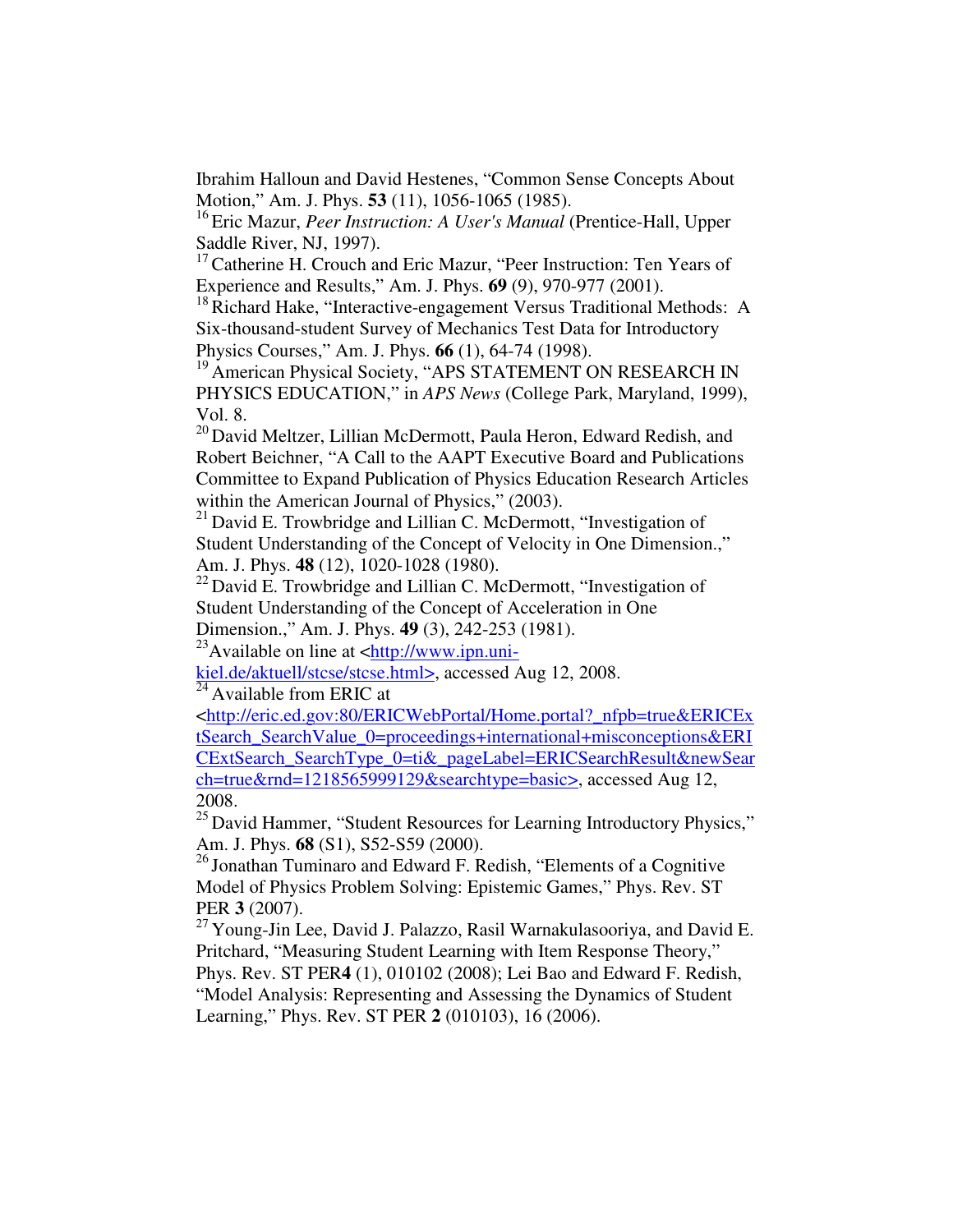<sup>28</sup> R. Padraic Springuel, Michael C. Wittmann, and John R. Thompson, "Applying Clustering to Statistical Analysis of Student Reasoning About Two-dimensional Kinematics," Phys. Rev. ST PER **3** (2), 020107 (2007).

<sup>29</sup> Lillian C. McDermott and Edward F. Redish, "Resource Letter: PER-1: Physics Education Research," Am. J. Phys. **67** (9), 755-767 (1999).

<sup>30</sup> Located at <u>http://prst-per.aps.org/</u>

<sup>31</sup> See http://www.aapt.org/Events/newfaculty.cfm for more information.

<sup>32</sup> http://www.aps.org/units/fed/newsletters/spring2008/redish-brooks.cfm 33 http://www.PER-CENTRAL.org

<sup>34</sup> A. B. Arons, *Teaching Introductory Physics* (John Wiley and Sons, New York, 1997).

35 E. F. Redish, *Teaching Physics with the Physics Suite* (John Wiley & Sons, Hoboken NJ, 2003).

<sup>36</sup>Randy Knight, *Five Easy Lessons: Strategies for Successful Physics Teaching* (Addison Wesley, San Francisco, 2002).

<sup>37</sup> K. A. Ericsson and H. A. Simon, *Protocol Analysis: Verbal Reports as Data* (MIT Press, Cambridge, MA, 1993).

<sup>38</sup> Michelene T. H. Chi, "Quantifying qualitative analyses of verbal data: A practical guide," J. Learn. Sci. **6** (3), 271-315 (1997).

<sup>39</sup> V. Otero, Hammer, D., and May, D., workshop on "How Do We Know" What Students Are Thinking: Theory and Methods in Video Data

Analysis," in *Summer Meeting of the American Association of Physics Teachers* (Rochester, NY, 2001); Valerie Otero, "Qualitative Research on Student Conceptual Development: The Need for a Theoretical Framework", in *Enrico Fermi Summer School in Physics Education Research* (Varenna, Italy, 2003).

<sup>40</sup> Rebecca Lippmann Kung, Peter Kung, and Cedric Linder, "Equipment Issues Regarding the Collection of Video Data for Research," Phys. Rev. ST PER **1** (1), 010105 (2005).

<sup>41</sup> A list of some of the more popular assessments is available at http://www.ncsu.edu/per/TestInfo.html. A CD accompanying Redish's "Physics Teaching with the Physics Suite" contains 17 concept surveys.

<sup>42</sup> Jim Minstrell, "Explaining the "at rest" Condition of an Object," Phys. Teach. **20** (1), 10-14 (1982).

<sup>43</sup> R. J. Beichner, "Testing Student Interpretation of Kinematics Graphs," Am. J. Phys. **62** (8), 750-762 (1994).

<sup>44</sup> Beth Ann Thacker, "Recent Advances in Classroom Physics," Reports on Progress in Physics **66** (10), 1833-1864 (2003).

<sup>45</sup> P. R. L. Heron, M. E. Loverude, P. S. Shaffer, and L. C. McDermott, "Helping Students Develop an Understanding of Archimedes'Principle. II. Development of Research-based Instructional Materials," Am. J. Phys. **71**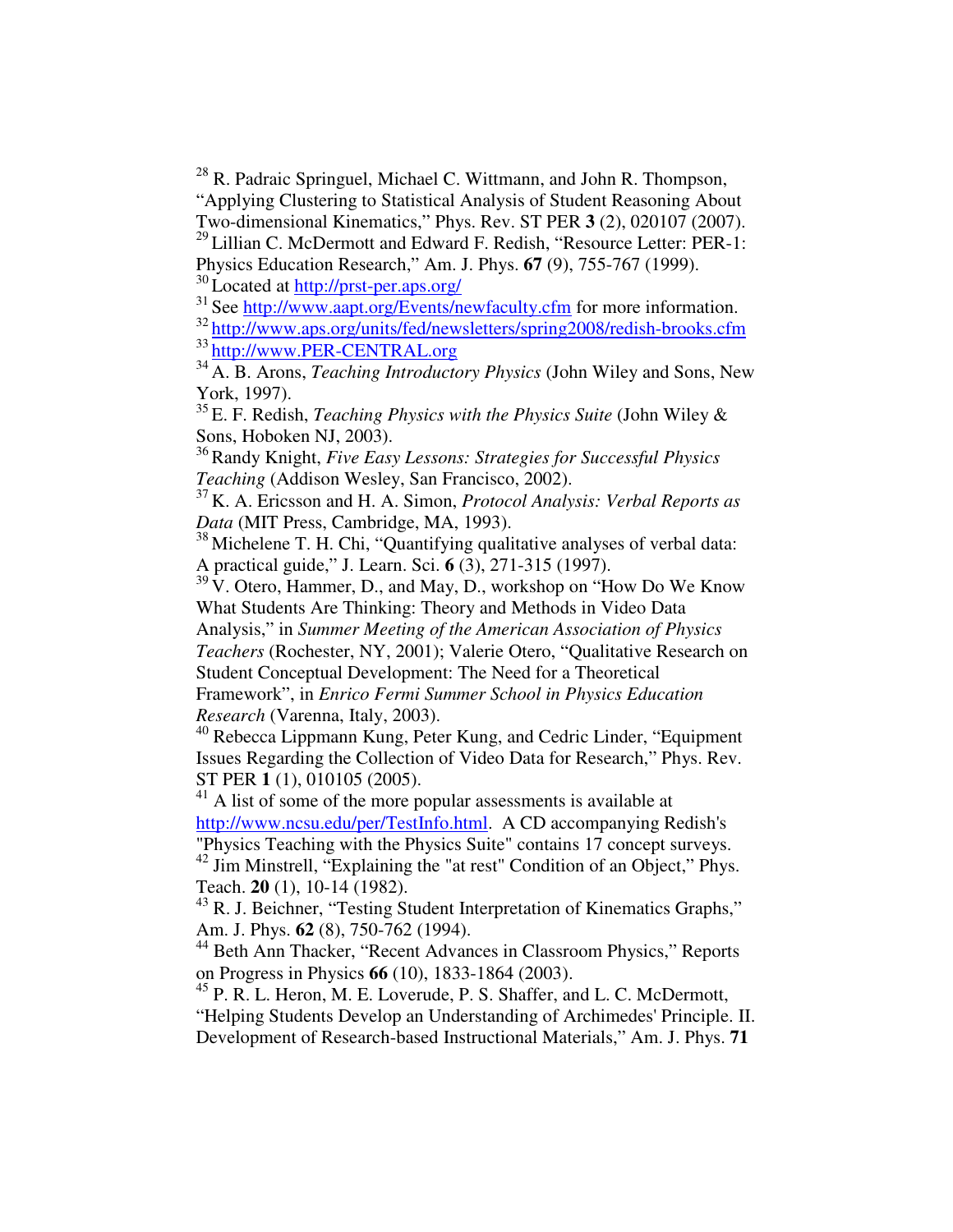(11), 1188-1195 (2003); Stamatis Vokos, Peter S. Shaffer, Bradley S. Ambrose, and Lillian C. McDermott, "Student Understanding of the Wave Nature of Matter: Diffraction and Interference of Particles," Am. J. Phys. **68** (S1), S42-S51 (2000); Karen Wosilait, Paula R. L. Heron, Peter S. Shaffer, and Lillian C. McDermott, "Addressing Student Difficulties in Applying a Wave Model to the Interference and Diffraction of Light," Am. J. Phys. **67** (S1), S5-S15 (1999); Bradley S. Ambrose, Peter S. Shaffer, Richard N. Steinberg, and Lillian C. McDermott, "An Investigation of Student Understanding of Single-slit Diffraction and Double-slit Interference," Am. J. Phys. **67** (2), 146-155 (1999); Lillian C. McDermott and Peter S. Shaffer, "Research as a Guide for Curriculum Development: An Example from Introductory Electricity. Part I: Investigation of Student Understanding," Am. J. Phys. **60** (11), 994-1003 (1992); Lillian C. McDermott and Emily H. vanZee, presented at the International Workshop: Aspects of Understanding Electricity, Ludwigsburg, West Germany, 1984 (unpublished).

<sup>46</sup> Ronald K. Thornton and David R. Sokoloff, "Assessing Student Learning of Newton's Laws: The Force and Motion Conceptual Evaluation and the Evaluation of Active Learning Laboratory and Lecture Curricula," Am. J. Phys. **66** (4), 338-352 (1998).

<sup>47</sup> Douglas Huffman and Patricia Heller, "What Does the Force Concept" Inventory Actually Measure?" Phys Teach **33** (3), 138-143 (1995).

<sup>48</sup> Andrea DiSessa, "Knowledge in Pieces," in *Constructivism in the Computer Age*, edited by G. Forman and P. Pufall (Lawrence Erlbaum Associates, Hillsdale, NJ, 1988), pp. 49-70.

<sup>49</sup> D. E. Brown and David Hammer, "Conceptual Change in Physics," in *International Handbook of Research on Conceptual Change*, edited by S. Vosniadou (Routledge, New York, 2008), pp. 127-154.

<sup>50</sup> Dewey Dykstra, C. Franklin Boyle, and Ira A. Monarch, "Studying Conceptual Change in Learning Physics," Sci. Ed. **76** (6), 615-652 (1992). <sup>51</sup> John Clement, "Students' Preconceptions in Introductory Mechanics," Am. J. Phys. **50** (1), 66-71 (1982).

 $52$  George J. Posner, Kenneth A. Strike, Peter W. Hewson, and William A. Gertzog, "Accommodation of a Scientific Conception: Toward a Theory of Conceptual Change," Sci. Ed. **66** (2), 211-227 (1982).

<sup>53</sup> David Hammer, "Epistemological Considerations in Teaching Introductory Physics," Sci. Ed. **79** (4), 393-413 (1995); Edward F. Redish, "Implications of Cognitive Studies for Teaching Physics," Am. J. Phys. **62** (9), 796-803 (1994); Edward F. Redish, "Theoretical Framework for Physics Education Research: Modeling Student Thinking," in *Proceedings of the International School of Physics, "Enrico Fermi"*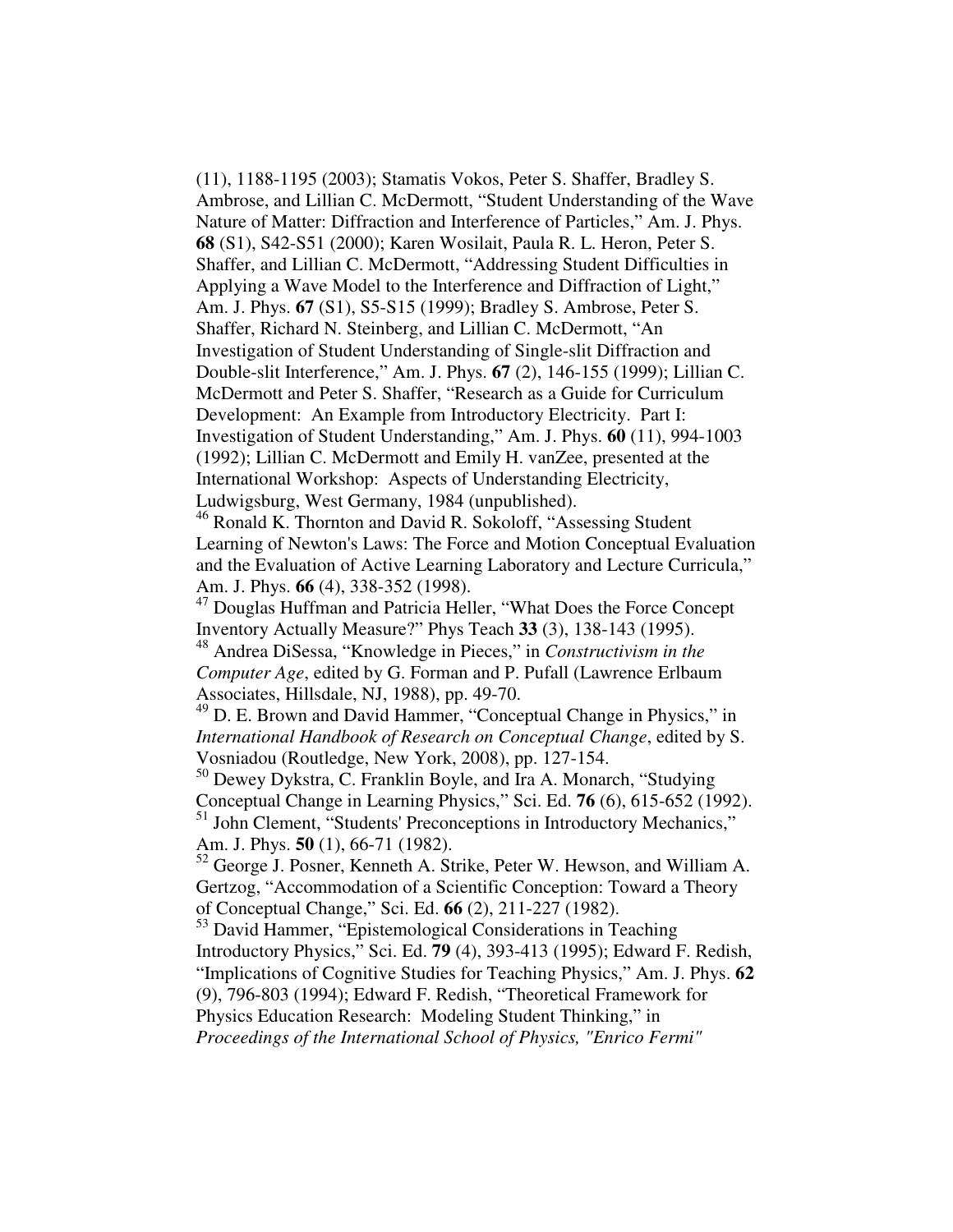*Course CLVI*, edited by Edward F. Redish and M. Vicentini (IOS Press, Amsterdam, 2004); Rosemary Russ, Rachel Scherr, David Hammer, and Jamie Mikeska, "Recognizing Mechanistic Reasoning in Student

Scientific Inquiry: A Framework for Discourse Analysis Developed from Philosophy of Science," Sci. Ed. **92**, 499-525 (2008).

<sup>54</sup> Andrea A. diSessa and Bruce L. Sherin, "What Changes in Conceptual Change," Int. J. Sci. Ed. **20** (10), 1155-1191 (1998).

<sup>55</sup> Michelene Chi and James Slotta, "Ontological Coherence of Intuitive Physics," Cog. Inst. **10** (2/3), 249-260 (1993).

56 Philip Johnson-Laird, *How We Reason* (Oxford University Press, New York, 2006).

<sup>57</sup> Dedre Gentner and Albert Stevens (eds), *Mental Models* (Lawrence Erlbaum, Hillsdale, NJ, 1983).

<sup>58</sup> David P. Maloney, "Research on Problem Solving: Physics", in *Handbook of Research in Science Teaching and Learning*, edited by D. Gabel (MacMillan Publishing Company, New York, NY, 1993) pp. 327- 354.

<sup>59</sup> Leonardo Hsu, Eric Brewe, Thomas Foster, and Kathleen A. Harper, "Resource Letter RPS-1: Research in Problem Solving," Am. J. Phys. **72** (9), 1147-1156 (2004).

<sup>60</sup> Michelene T. H. Chi, Paul J. Feltovich, and Robert Glaser, "Categorization and Representation of Physics Problems by Experts and Novices," Cog. Sci. **5** (2), 121-152 (1981).

<sup>61</sup> Patricia Heller and Mark Hollabaugh, "Teaching Problem Solving Through Cooperative Grouping. Part 2: Designing Problems and Structuring Groups," Am. J. Phys. **60** (7), 637-644 (1992); Patricia Heller, Ronald Keith, and Scott Anderson, "Teaching Problem Solving Through Cooperative Grouping. Part 1: Group Versus Individual Problem Solving," Am. J. Phys. **60** (7), 627-636 (1992).

 $62$  Chandralekha Singh, "Assessing Student Expertise in Introductory Physics with Isomorphic Problems. I. Performance on Nonintuitive Problem Pair from Introductory Physics," Phys. Rev. ST PER **4** (1), 010104 (2008); Laura N. Walsh, Robert G. Howard, and Brian Bowe, "Phenomenographic Study of Students'Problem Solving Approaches in

Physics," Phys. Rev. ST PER **3** (2), 020108 (2007).

<sup>63</sup> W. K. Adams, K. K. Perkins, N. S. Podolefsky, M. Dubson, N. D. Finkelstein, and C. E. Wieman, "New Instrument for Measuring Student Beliefs about Physics and Learning Physics: The Colorado Learning Attitudes about Science Survey," Phys. Rev. ST PER **2** (1), 010101 (2006).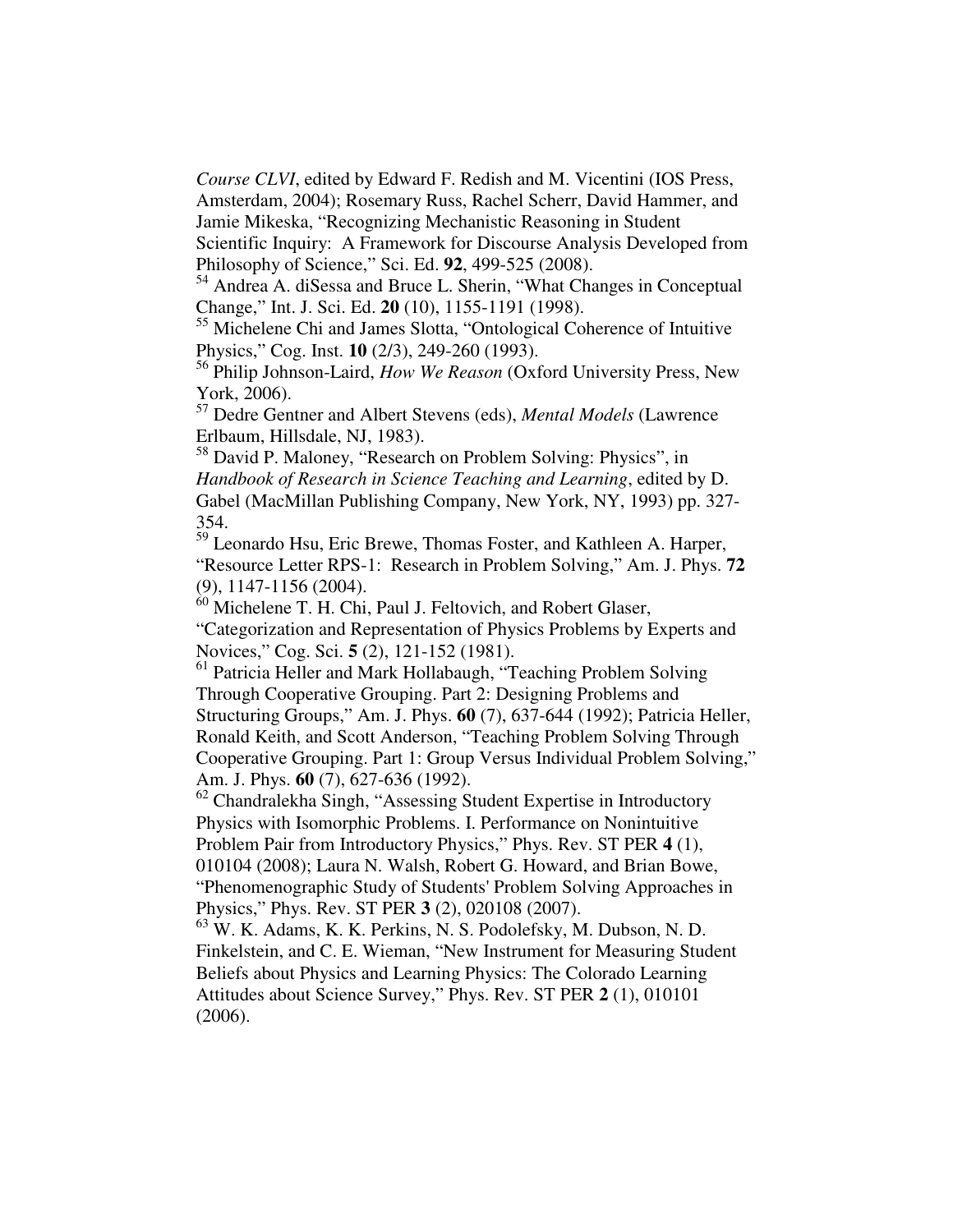<sup>64</sup> Ibrahim Halloun and David Hestenes, "Interpreting VASS Dimensions and Profiles for Physics Students," Sci. and Ed. **7** (6), 553-577 (1998). <sup>65</sup> Edward F. Redish, Jeffrey M. Saul, and Richard N. Steinberg, "Student

Expectations in Introductory Physics," Am. J. Phys. **66** (3), 212-224 (1998).

 $66$  David Hammer, "Students' Belief About Conceptual Knowledge in Introductory Physics," Int. J. Sci. Ed. **16** (4), 385-403 (1994). <sup>67</sup> A preprint is available at http://arxiv.org/abs/0807.4436.

<sup>68</sup> C. M. Steele and J. Aronson, "Stereotype Threat and the Intellectual Test Performance of African-Americans," Journal of Personality and Social Psychology **69** (5), 797-811 (1995).

<sup>69</sup> Karen Williams, "Understanding, Communication Anxiety, and Gender in Physics: Taking the Fear out of Physics Learning," J. Coll. Sci. Teach. **30** (4), 232-237 (2001); Peter Haussler, Lore Hoffman, Rolf Langeheine, Jurgen Rost, and Knud Sievers, "A Typology of Students' Interest in Physics and the Distribution of Gender and Age Within Each Type," Int. J. Sci. Ed. **20** (2), 223-238 (1998); Barbara J. Guzzetti and Wayne O. Williams, "Gender, Text, and Discussion: Examining Intellectual Safety in the Science Classroom," J. Res. Sci. Teach. **33** (1), 5-20 (1996).

 $70$  Charles Henderson and Melissa H. Dancy, "Barriers to the Use of Research-based Instructional Strategies: The Influence of Both Individual and Situational Characteristics," Phys. Rev. ST PER **3** (2), 020102 (2007). <sup>71</sup> Rachel E. Scherr, "Gesture Analysis for Physics Education

Researchers," Phys. Rev. ST PER **4** (2008).

 $^{72}$  Karen Cummings, Jeffrey Marx, Ronald Thornton, and Dennis Kuhl, "Evaluating Innovation in Studio Physics," Am. J. Phys. **67** (S1), S38-S44 (1999).

<sup>73</sup> Yehudit Judy Dori and John Belcher, "How Does Technology-Enabled Active Learning Affect Undergraduate Students' Understanding of Electromagnetism Concepts?," J. Learn. Sci. **14** (2) (2004).

<sup>74</sup> See http://www.co-operation.org for a complete listing.

75 Lev S. Vygotsky, *Mind in Society: The Development of Higher Psychological Processes* (Harvard University Press, Cambridge, MA, 1978).

<sup>76</sup> Ronald K. Thornton and David R. Sokoloff, "Learning Motion Concepts Using Real-time Microcomputer-based Laboratory Tools," Am. J. Phys. **58**, 858-867 (1990).

<sup>77</sup> Robert J. Beichner, M.J. DeMarco, D.J. Ettestad, and E. Gleason, "VideoGraph: A New Way to Study Kinematics", in *Conference on Computers in Physics Instruction*, edited by Edward F. Redish and John S. Risley (Addison-Wesley, Redwood City, CA, USA, Raleigh, NC, USA,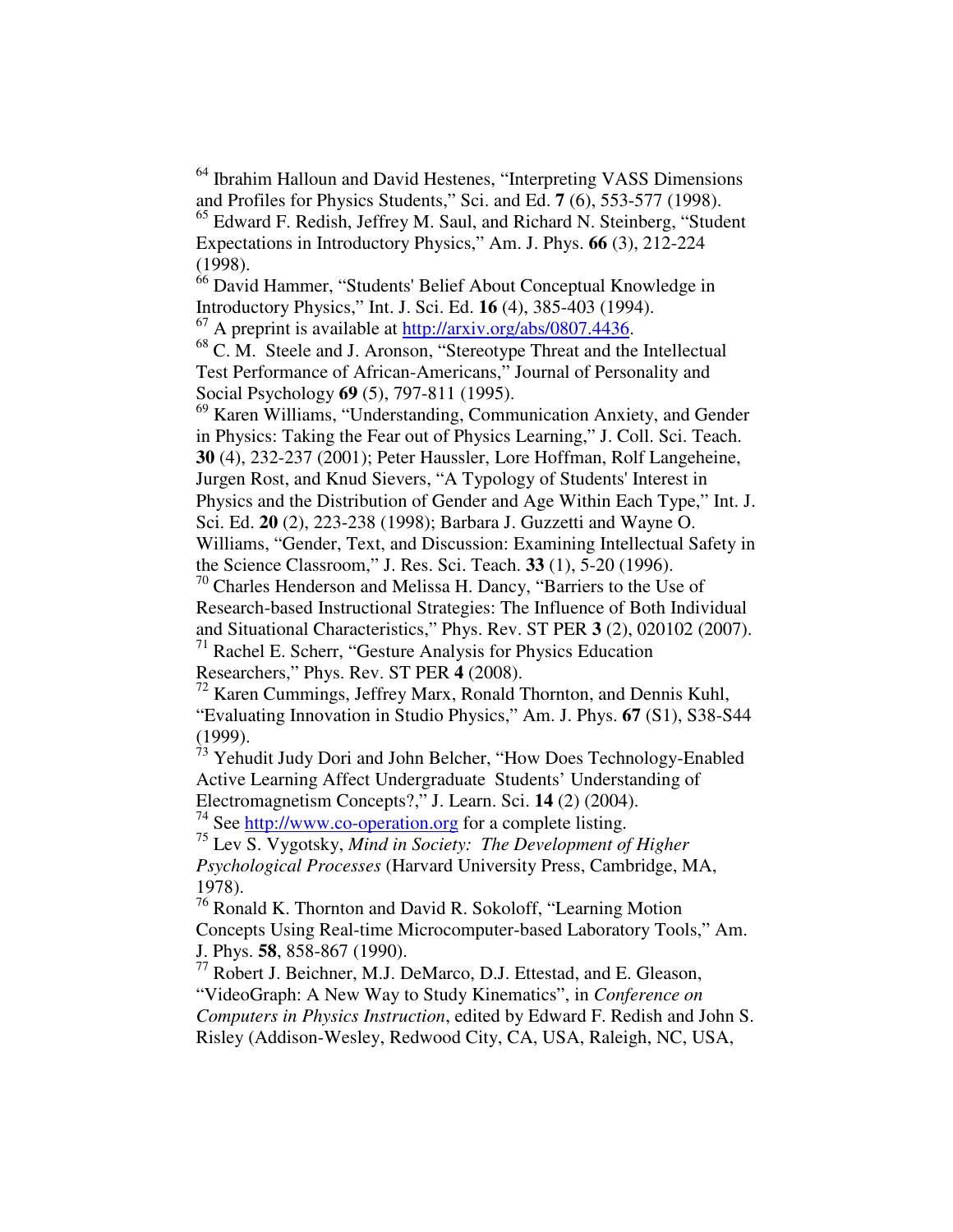1988), pp. 244-245; Robert J. Beichner, "The Impact of Video Motion Analysis on Kinematics Graph Interpretation Skills," Am. J. Phys. **64** (10), 1272-1277 (1996).

<sup>78</sup> See http://vpython.org for an example.

79 Jane E. Caldwell, "Clickers in the Large Classroom: Current Research and Best-practice Tips," Life Sciences Education **6** (1), 9-20 (2007).

<sup>80</sup> Richard N. Steinberg, "Computers in Teaching Science: To Simulate or Not to Simulate?" Am. J. Phys. **68** (S1), S37-S41 (2000).

<sup>81</sup> Melissa Dancy and Robert Beichner, "Impact of Animation on Assessment of Conceptual Understanding in Physics," Phys. Rev. ST PER **2** (2006).

<sup>82</sup> N. D. Finkelstein, W. K. Adams, C. J. Keller, P. B. Kohl, K. K. Perkins, N. S. Podolefsky, S. Reid, and R. LeMaster, "When Learning about the Real World is Better Done Virtually: A Study of Substituting Computer Simulations for Laboratory Equipment," Phys. Rev. ST PER **1** (1), 010103

(2005). 83 Scott W. Bonham, Robert J. Beichner, Aaron Titus, and Larry Martin, "Educational Research using Web-based Assessment Systems," J. Res. Comput. Ed. **33** (1), 28-44 (2000).

84 http://webassign.net

85 http://vpython.org

<sup>86</sup> Pricilla W. Laws, "Calculus-based Physics Without Lectures," Phys. Today **44** (12), 24-31 (1991).

87 Jack M. Wilson, "The CUPLE Physics Studio," Phys. Teach. **32** (9), 518-523 (1994).

<sup>88</sup> Jack M. Wilson and Edward F. Redish, "The Comprehensive Unified Physics Learning Environment: Part II. The Basis for Integrated Studies," Comp. in Phys. **6** (3), 282-286 (1992); Jack M. Wilson and Edward F. Redish, "The Comprehensive Unified Physics Learning Environment: Part I. Background and System Operation," Comp. in Phys. **6** (2), 202-209 (1992).

<sup>89</sup> See http://www.phys.washington.edu/groups/peg/tut.html for information about the years of PER effort behind these materials.

<sup>90</sup> Jeffery M. Saul, "Beyond Problem Solving: Evaluating Introductory Physics Courses Through the Hidden Curriculum," PhD Dissertation, University of Maryland, 1998.

<sup>91</sup> See http://physics.dickinson.edu/~wp\_web/wp\_homepage.html for more information.

 $92$  David R. Sokoloff and Ronald K. Thornton, "Using Interactive Lecture Demonstrations to Create an Active Learning Environment," Phys. Teach. **35** (6), 340-347 (1997).